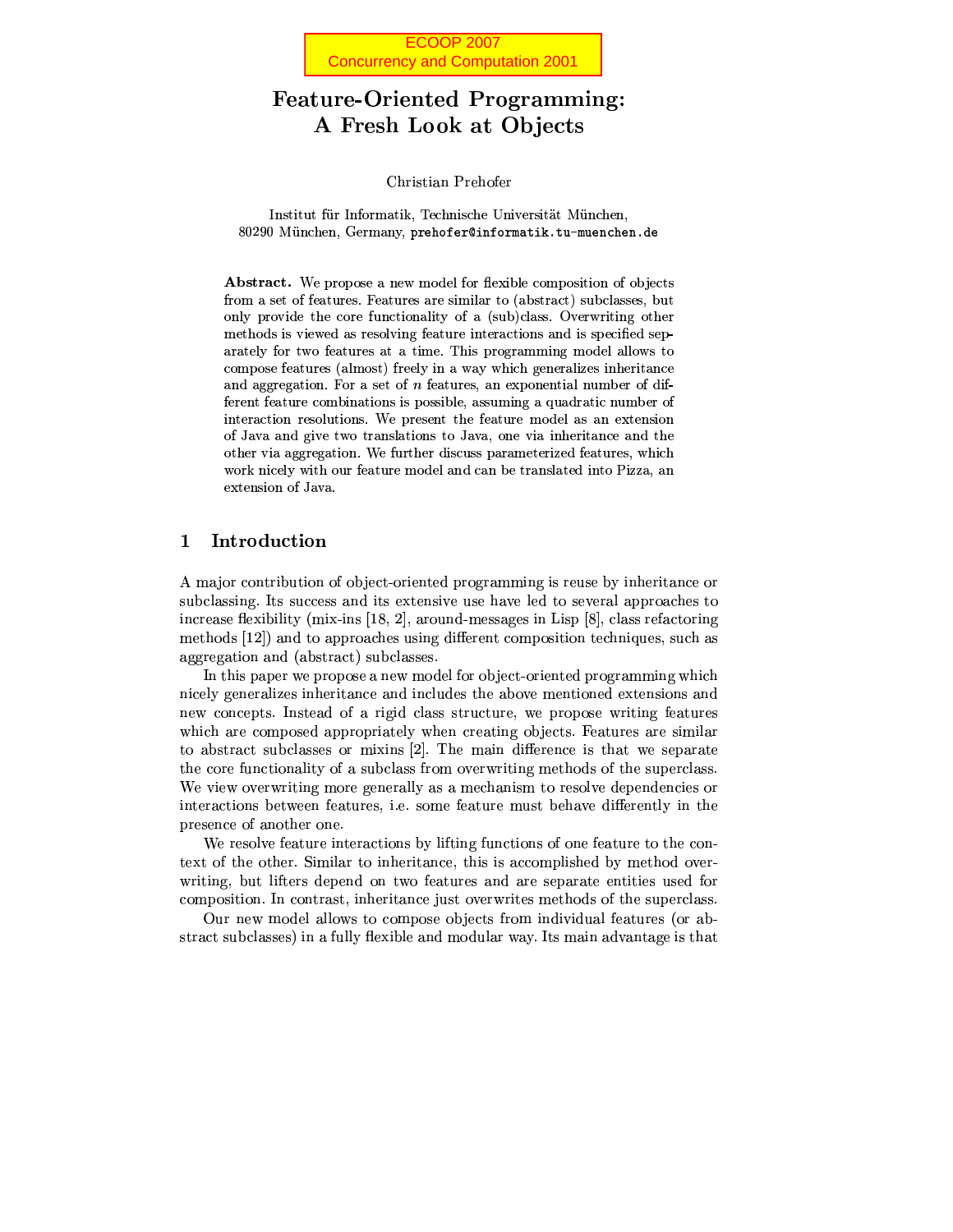

Fig. 1. Typical Class Hierarchies

objects with individual services can be created just by selecting the desired features, unlike object-oriented programming. Hence feature-oriented programming is particularly useful in applications where a large variety of similar objects is needed. The main novelty of this approach is a modular architecture for composing features with the required interaction handling, yielding a full object.

Consider for instance an example modeling stacks with the following features:

Stack, providing push and pop operations on a stack.

**Counter**, which adds a local counter (used for the size of the stack).

Lock, adding a switch to allow/disallow modifications of an object (here used for the stack).

**Bound**, which implements a range check, used for the stack elements.

Undo, adding an undo function, which restores the state as it was before the last access to the object.

In an object-oriented language, one would extend a class of stacks by a counter and similarly with the other features. Usually, a concrete class is added onto another concrete class. We generalize this to independent features which can be added to any object. For instance, we can run a counter object with or without lock. Furthermore, it is easy to imagine variations of the features, for instance different counters or a lock which not even permits read access. With our approach, we show that it is easy to provide such a set of features with interaction handling for simple reuse.

With feature-oriented programming, a feature repository replaces the rigid structure of conventional class hierarchies. Both are illustrated in Figures 1 and 2. The composition of features in Figure 2 uses an architecture for adding interaction resolution code (via overwriting) which is similar to constructing a concrete class hierarchy. To construct an object, features are added one after another in a particular order. (As we only compose objects, there is no real notion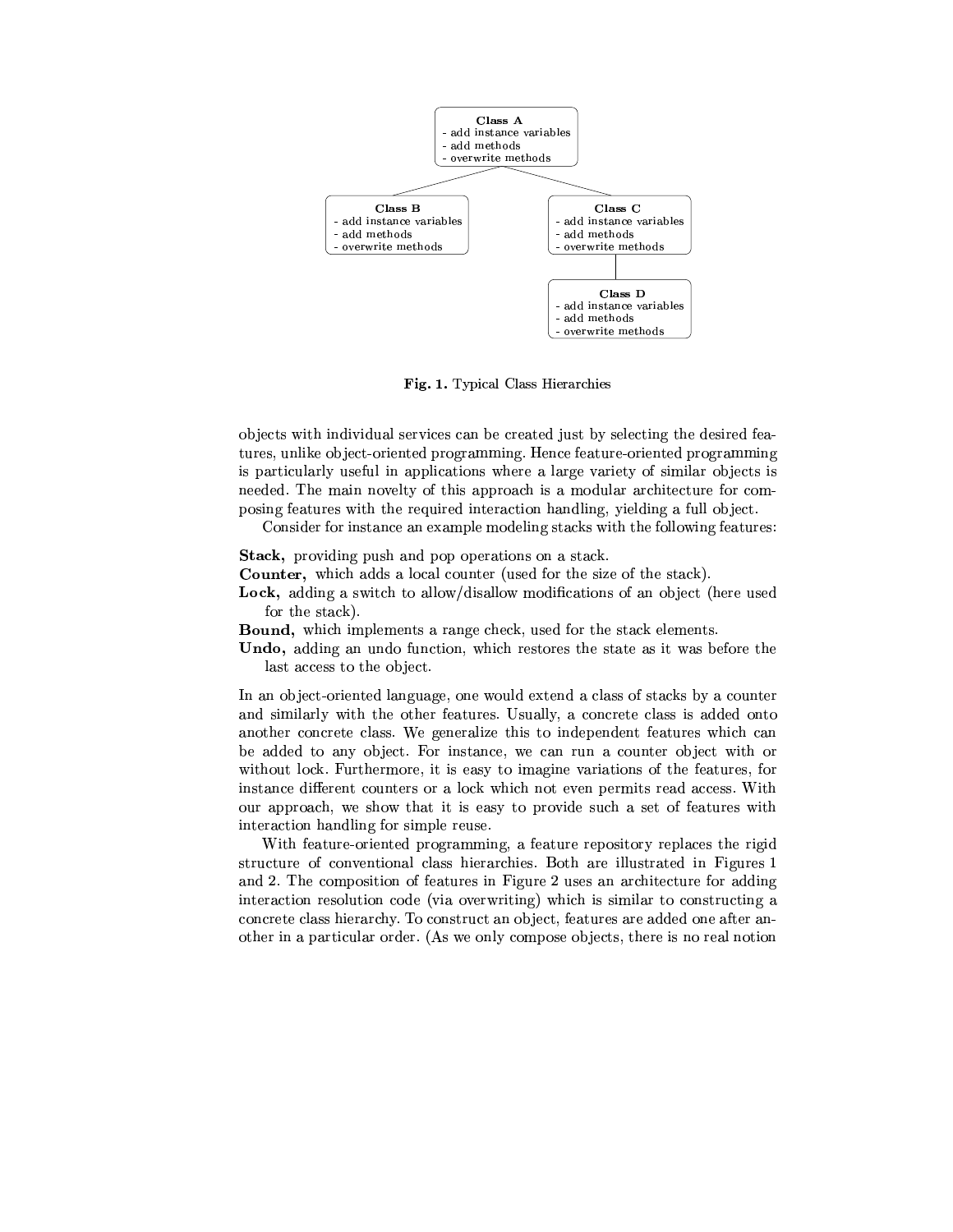**Feature Repository**  $F_{-1}$  $F_2$  $\rm F\_3$  $F<sub>4</sub>$ Lifters for Feature Interactions (Method Overwriting)  $F_{-1}F_{-2}$   $F_{-1}F_{-3}$   $F_{-2}F_{-3}$   $F_{-2}F_{-4}$   $F_{-1}F_{-4}$ Objects/Classes composed from Features + Interactions  $F_1$  $F_3$ 

Fig. 2. Composing Objects in the Feature Model

of a class, which is hence often confused with the (type of) objects.) If a feature is added to a combination of  $n$  features, we have to apply  $n$  lifters in order to adapt the inner features. As we consider interactions of two features at a time, there is only a quadratic number  $\binom{n}{2} = \frac{n^2-n}{2}$  of lifters, but an exponential number  $\binom{n}{k}$ ,  $k = 1, \ldots, n$  of different feature combinations can be created. For instance, in the above example, we have 5 features with 10 interactions and about 30 sensible feature combinations. This number grows if different implementations or variations of features are considered (e.g. single- or multi-step undo). The observation that most, but not all, interactions can be handled for two features at a time is a major premise of this approach.

We show that feature-oriented programming generalizes object-oriented techniques and gives a new conceptual model of objects and object composition. To support this, we will show how to create Java [6] code for concrete feature selections, first using inheritance and then using aggregation and delegation. This shows the relations with known techniques and compares both techniques. In fact, we will show two cases where aggregation is more expressive than inheritance, refining earlier results [17].

To summarize, feature-oriented programming is advantageous for the following reasons:

- It yields more flexibility, as objects with individual services can be composed from a set of features. This is clearly desirable, if many different variations of one software component are needed or if new functionality has to be incorporated frequently.
- As the core functionality is separated from interaction handling, it provides more structure and clarifies dependencies between features. Hence it encourages to write independent, reusable code, as in many cases subclasses should be an independent entity, and not a subclass. This also makes class refac-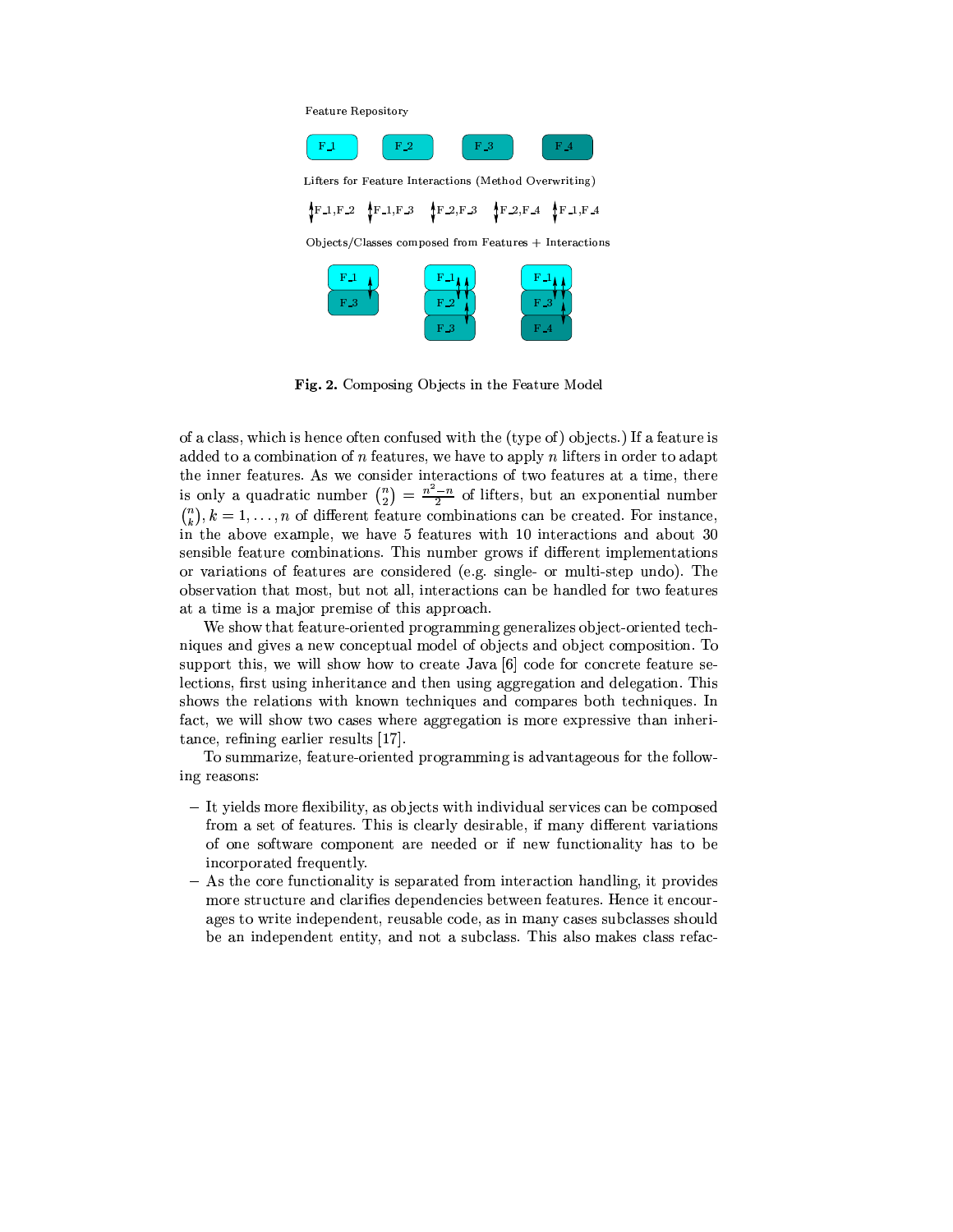toring [12] much easier and sometimes unnecessary. The idea is similar to abstract classes, but we also cover dependencies between features.

- We show that parameterized features (similar to templates) work nicely with interactions and liftings (which replace inheritance). As we will see, there can also occur type dependencies between two features, which can be clearly specified in our setting.
- As we consider only liftings or interactions between two features at a time, the model is as simple as possible. In case of dependencies between several features, liftings between two features can still suffice, if we consider auxiliary features (see Sec. 4.2).

The technical contributions and results in this paper are as follows:

- Translations of a feature-based language extension of Java into Java, one via inheritance and one via aggregation and delegation.
- An analysis of parameterized features and type dependencies between features, followed by a translation into Pizza [11], an extension of Java.
- The translations lead to a detailed comparison of aggregation and inheritance. This unveils two cases where aggregation is more powerful than inheritance due to typing problems.

The origin of this idea of features in fact goes back to applications of monad theory in functional programming, as discussed in [13, 14]. In this earlier paper, composition of state monads was compared to inheritance and extended to other monads in functional programming. The motivation for this work was the recent development in telecommunication and multimedia software, where feature interactions have recently attracted great attention [21, 3]. Examples for feature-oriented programming in this area are discussed in [13, 15].

In the following section, we discuss the first three features of the stack example. We define the feature-oriented extension of Java via translations in Section 3, followed by an extension to parameterized features in Section 4. This section also discusses the remaining two features, undo and bound. Examples in Section 5 and discussions of the approach in Section 6 and Section 7 conclude the paper.

# $\overline{2}$ A First Example for Feature-Oriented Programming

In this section, we introduce feature-oriented programming with the above example modeling variations of stacks. (The undo and bound features are shown later in Section 4.) For this purpose, we present an extension of Java in the following.

Note that we only treat stacks over characters; parametric stacks will be considered later. We first define interfaces for features. Although not strictly needed for our ideas, they are useful if there are several implementations for one interface. Furthermore, they ease translation into Java, as a class can implement several interfaces in Java.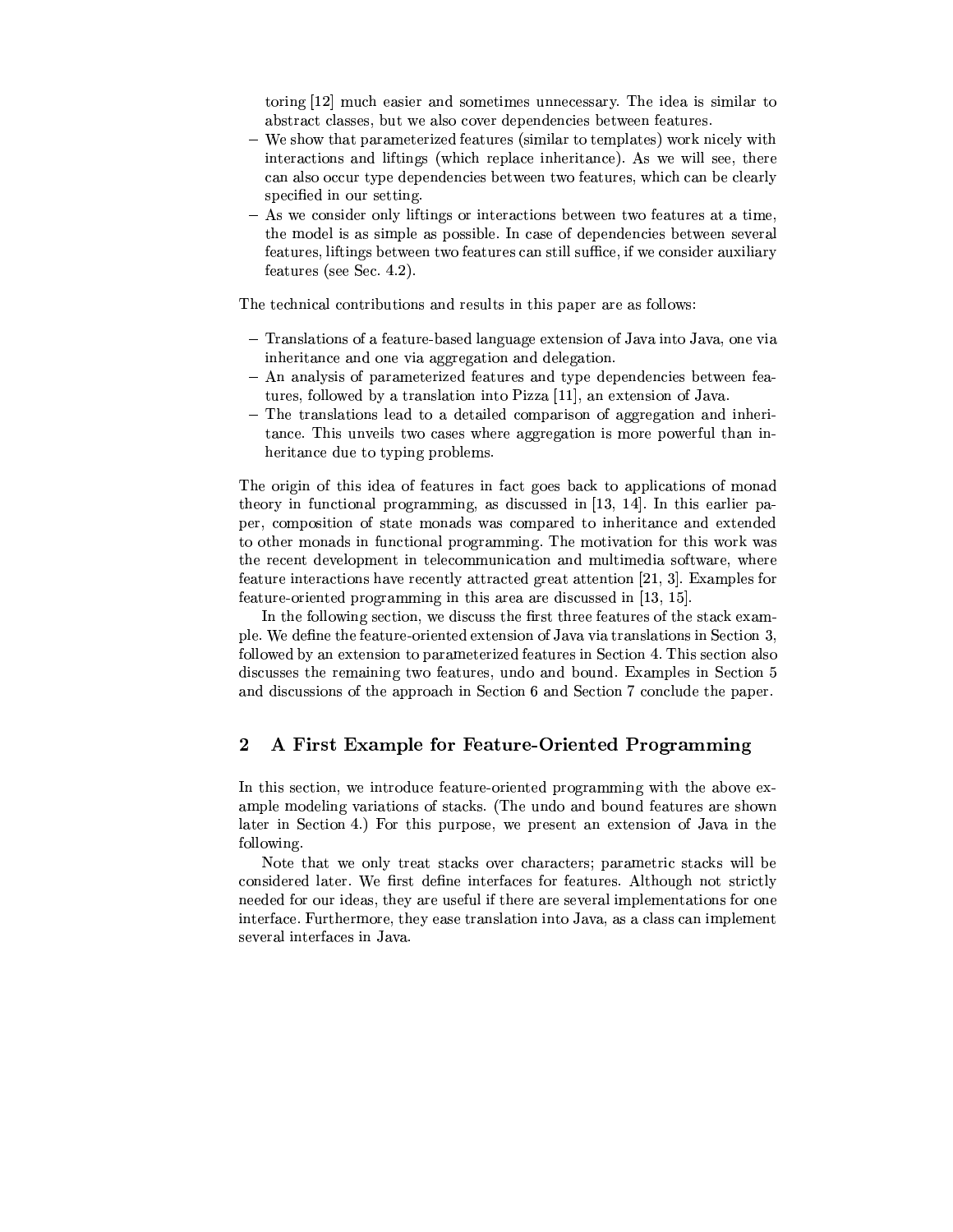```
interface Stack {
  void empty();
  void push(char a);
  void push2(char a);
  void pop();
  chartop();}
interface Counter {
  void reset();void inc();void dec();
  int size();
\mathbf{R}interface Lock {
  void lock();void unlock();
\mathcal{F}
```
The code below provides base implementations of the individual features. The notation feature SF defines a new feature named SF, which implements stacks. Similar to class names in Java, SF is used as a new constructor. Using the other two feature implementations, CF and LF,

new LF (CF (SF))

creates an object with all three features. For interaction handling, it is important that features are composed in a particular order, e.g. the above first adds CF to SF and then adds LF.

```
feature SF implements Stack {
   String s = new String();
   void empty() {s = ""; } // Use Java Strings ...
   void push(char a) \{s = String.valueOf(a).concat(s); \};
   void pop() {s = s. substring(1); } ;
   char top() { return (s.\text{chart}(0) ); } ;
   void push2(char a) {this.push(a) ; this.push(a); };
\mathcal{F}feature CF implements Counter {
   int i = 0;
   void reset() {i = 0; };
   void inc() {i = i+1; };
   void dec() {i = i-1; };
   int size() {return i;};
}
feature LF implements Lock {
   boolean 1 = true:
   void lock() {1 = false;};
```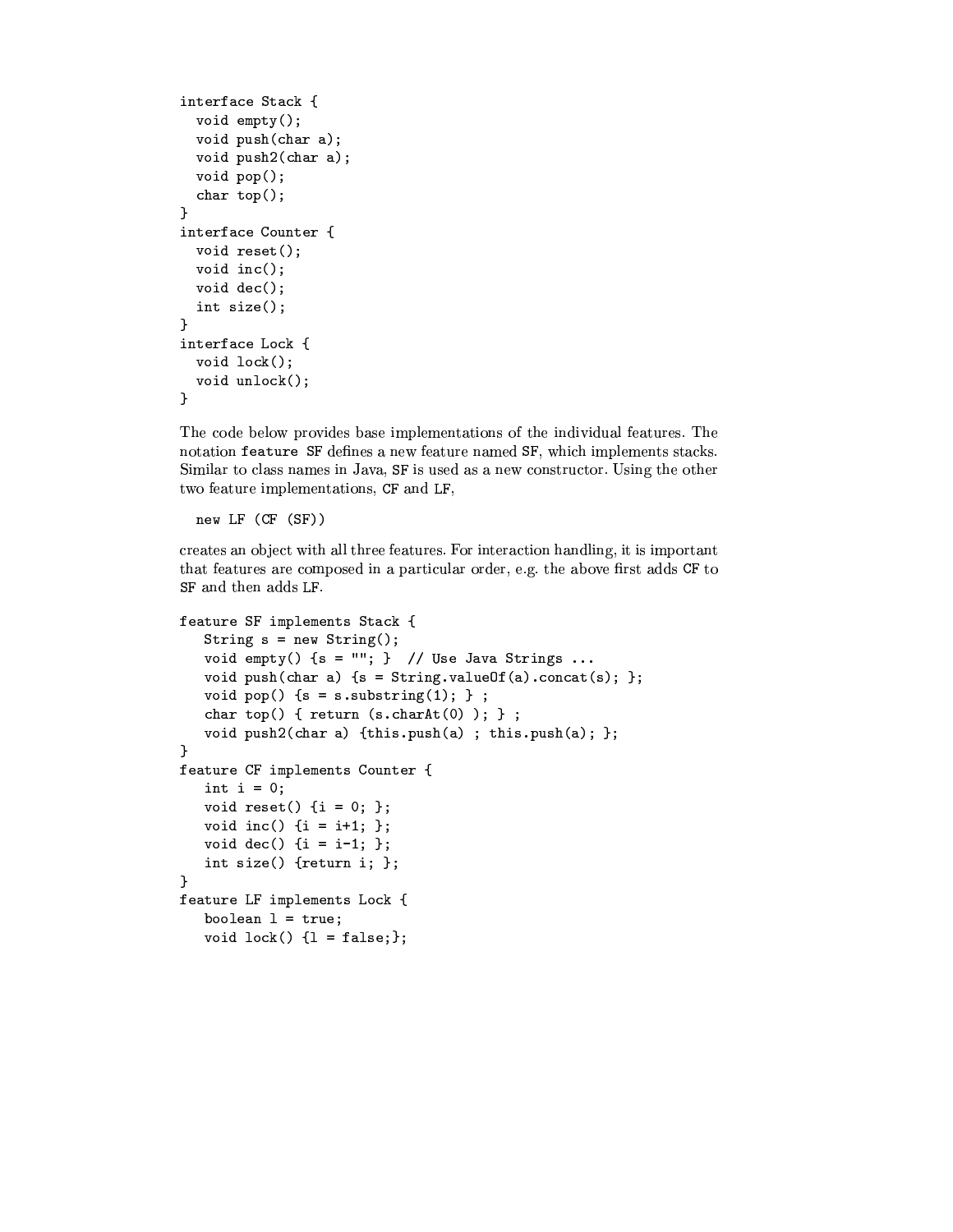```
void unlock() \{1 = true;\};
   boolean is_unlocked() {return 1;};
}
```
In addition to the base implementations, we need to provide lifters, which replace method overwriting in subclasses. Such lifters are separate entities and always handle two features at a time. In the following code, features (via interfaces) are lifted over concrete feature implementations. For instance, the code below feature CF lifts Stack adapts the functions of Stack to the context of CF, i.e. the counter has to be updated accordingly. When composing features, this lifter is used if CF is added to an object (type) with a feature with interface Stack, and not just directly to a stack implementation. This is important for flexible composition, as shown below.

```
feature CF lifts Stack {
 void empty() {this.reset(); super.empty();};
 void push(char a) {this.inc(); super.push(a) ;};
 void pop() { this.dec(); super.pop();};
<sup>}</sup>
feature LF lifts Stack {
 void empty() {if (this.is_unlocked()) {super.empty();}};
 void push(char a) {if (this.is_unlocked()) {super.push(a);}};
  void pop() { if (this.is_unlocked()) { super.pop(); } };
\mathbf{r}feature LF lifts Counter {
 void reset() {if (this.is_unlocked()) {super.reset();}};
 void inc() {if (this.is_unlocked()) {super.inc();}};
  void dec() {if (this.is_unlocked()) {super.dec();}};
}
```
Methods which are unaffected by interactions are not explicitly lifted, e.g. top and size. Note that the lifting to the lock feature is schematic. Hence it is tempting to allow default lifters, as discussed in Section 7.

The modular specification of the three features, separated from their interactions, allows the following object compositions:

- Stack with counter
- Stack with lock
- Stack with counter and lock
- Counter with lock

For all these combinations, the three lifters shown above adapt the features to the combinations. The resulting objects behave as desired. In addition, we can of course use each feature individually (even lock). With the remaining two features, bound and undo (shown later), many more combinations are possible in the same way.

The composition of lifters and features is shown in Figure 3 for an example with three features. To compose stack, counter, and lock, we first add the counter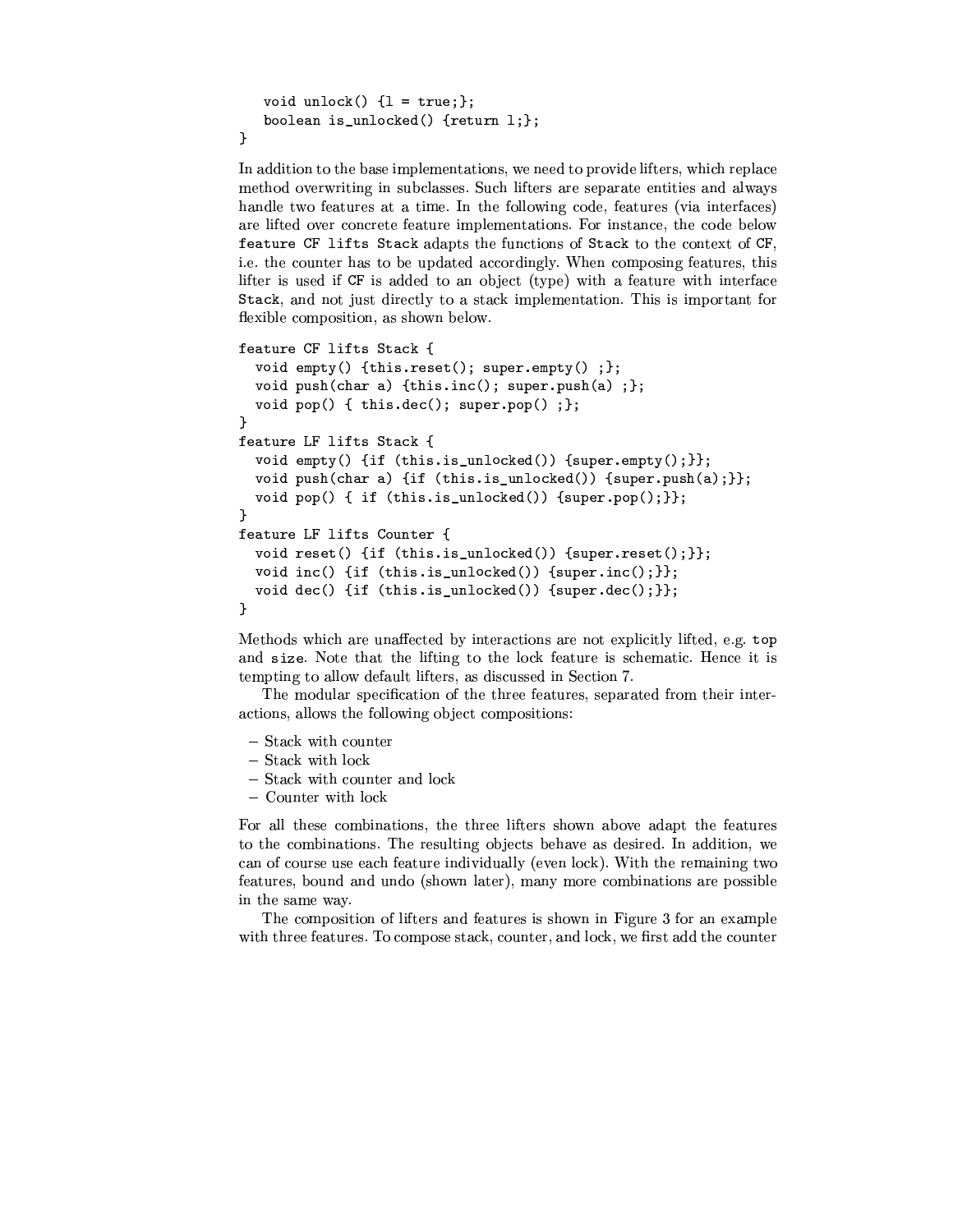

Fig. 3. Composing features (rounded boxes) by lifters (boxes with arrows)

to the stack and lift the stack to the counter. Then the lock feature is added and the inner two are lifted to lock. Hence the methods of the stack are adapted again, using the lifter from stack to lock.

The composed object provides the functionality of all selected features to the outside, but for composition we need an additional ordering. In particular, the outermost feature is not lifted, similar to the lowest class in a class hierarchy, whose functions are not overwritten.

Although inheritance can be used for such feature combinations, all needed combinations, including feature interactions, have to be assembled manually. In contrast, we can (re)use features by simply selecting the desired ones when creating an object.

In the above example, each feature can be run independently. In other examples it is often needed to write a feature assuming that some other feature is available. For this, a feature declaration may require other features, e.g. in the following example:

```
feature DisplayAdapter assumes AsciiPrintable {
  void show_window( \ldots ) { \ldots }
  \ldots }
```
Consequently, an implementation may use the operations provided by the feature AsciiPrintable in order to produce output on a window system.

In general, the base functionality of a new feature can rely on the functionality of the required ones. This idea of assuming other features is a further difference to usual abstract subclass concepts. (Note that the extended object can obviously have more than just the required features.)

# 3 Translation to Java

To provide a precise definition of our Java extension, we show two translations into Java. The first translation uses inheritance, while the second uses aggrega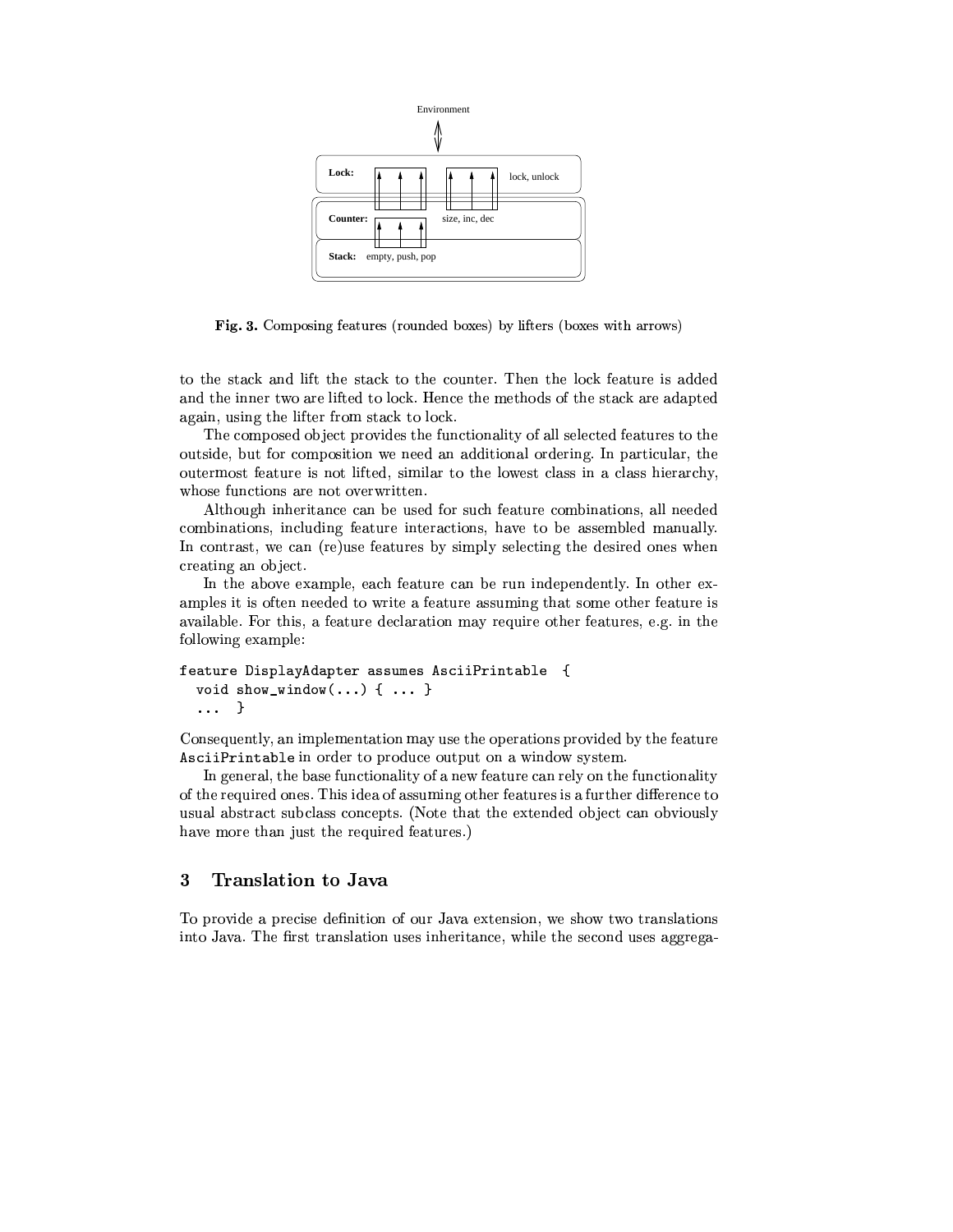tion with delegation. Hence this also serves to compare the feature model with both of these approaches and will highlight two cases where both differ.

We assume the following abstract program with

```
- I_i feature interfaces
```

```
- I_i \tcdot t_{k_i} methods declared for interface I_i-F_i corresponding features
  -F_i</math> vardecls declaration of instance variables- \mathcal{F}_{i}. \mathcal{f}_{k_{i}} code for methods \mathcal{I}_{i}. \mathcal{t}_{k_{i}}- F_{i,j} lifter for F_j to \mathcal{I}_i- F_{i,j} f_{k_i} code for lifting I_j t_{k_j}interface I_1 {
      I_1 t_1;
                                                    // method declarations
      \ddot{\phantom{a}}I_1.t_{k_1};\mathcal{E}interface I_m {
      I_m.t_1;÷
      I_m t_{k_m};
\}feature F_1 implements I_1 assumes I_1^{l_1}, \ldots, I_1^{l_n} {
                                                 // variable declarations
      F_1.vardedI_1, t_1, F_1, f_1;
                                                  // method implementations
      I_1 t_{k_1} F_1 f_{k_1};
\}// lifters
feature F_i lifts I_i {
      I_j.t_1 F_{i,j} f_1;// function redefinitions
      I_j.t_{k_j} F_{i,j} f_{k_j};\mathcal{F}
```
For this schematic program, concrete object creations can be translated into Java in two ways, reflecting two object-oriented programming techniques: aggregation and inheritance. For both translations, the feature interfaces are preserved, while the feature code is merged into concrete classes, as shown below.

For sake of presentation, the translation is simplified in order to make the obtained code as explicit as possible. Therefore, we assume the following: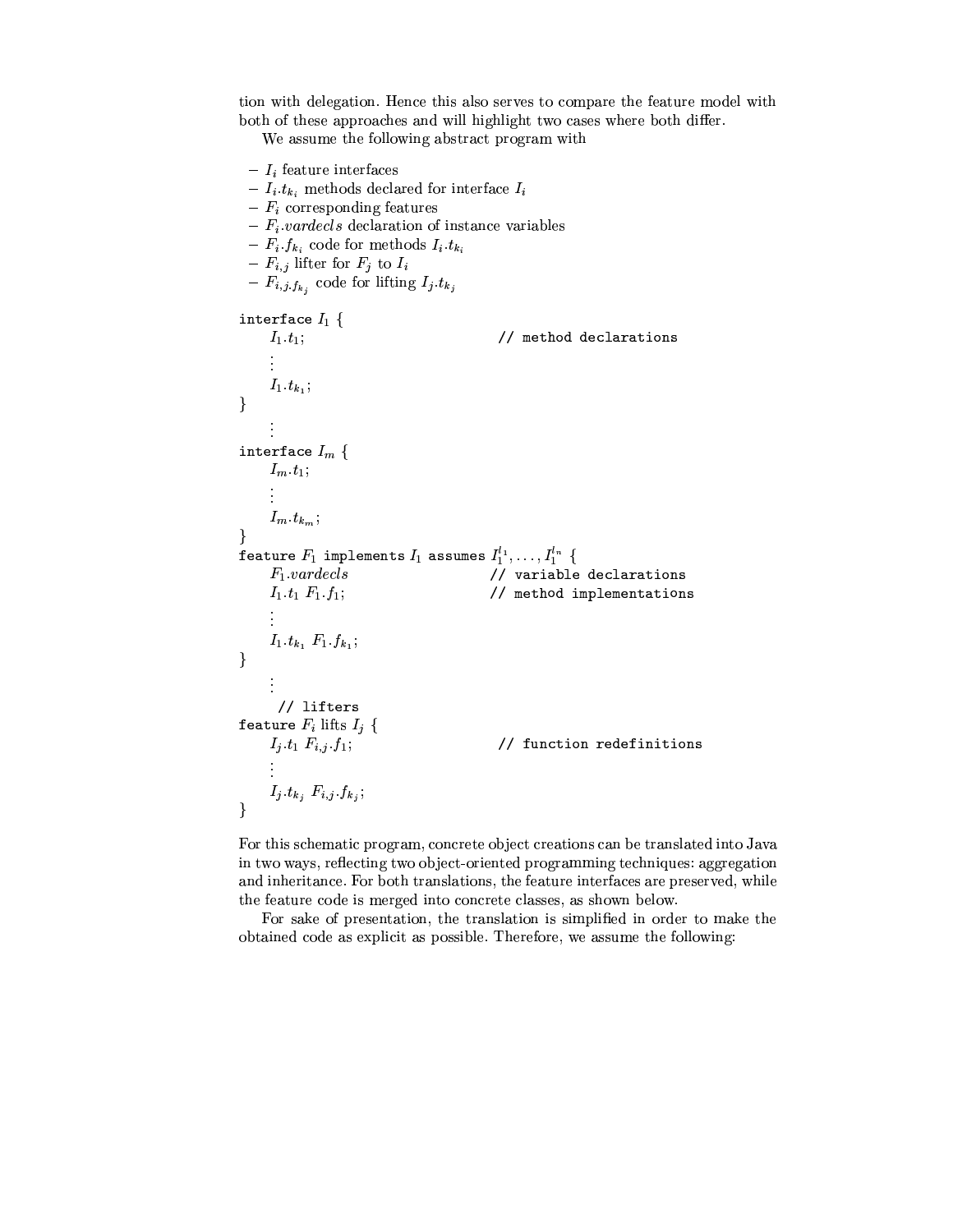- 1. The names of (instance) variables as well as method names are distinct for all features.
- 2. Assume that method calls to this are explicit, i.e. always this  $fct(\ldots)$  instead of  $fct$ ....
- 3. Variable declarations have no initializations.

#### $3.1$ **Translation via Inheritance**

For this translation, we create a concrete set of classes, one extending the other, for each used feature combination  $F_1(F_2(F_3(\ldots(F_n)\ldots)))$ . First a new class  $F_1 \_F_2 \_F_3 \_ \ldots$  is introduced, which extends  $F_2 \_F_3 \ldots$ , followed by a class  $F_3 \ldots$ . The class  $F_1 \_ F2 \_ F_3 \_ \dots$  adds the functionality for interface  $I_1$  and lifters for all others.

Formally, an object creation

new  $F_1(F_2 \ldots (F_n) \ldots)$ 

translates to

new  $F_1.F_2 \ldots .F_n$ 

Furthermore, we need the following Java classes for  $i = 1, ..., n$ :

```
class F_i<sub>-F_{i+1}-\ldots-F_n extends F_{i+1}-\ldots-F_{n-1} implements I_i, \ldots, I_n {</sub>
                                           // Feature i implementation
     F_i.vardecls
                                           // variable declarations
     I_i.t_1 F_i f_1;// function implementations
     I_i t_{k_i} F_i f_{k_i};
                                            // Lift Feature i+1 to i
     I_{i+1} t_1 F_{i,i+1} f_1;
                                            // function redefinitions
     I_{i+1} t_{k_{i+1}} F_{i,i+1} f_{k_{i+1}};
                                           // Lift Feature n to i
     I_n.t_1 F_{i,n}.f_1;// function redefinitions
     I_n.t_{k_n} F_{i,n}.f_{k_n};\mathcal{E}
```
Observe that  $n - i$  lifters are needed, which may call methods of the super class. The translation assumes that the features required for  $F_i$  via assumes are present in the extended class. Otherwise, undeclared identifies occur in the translated code, which would only be allowed in a dynamically typed language. This assumption is not needed for aggregation, which accounts for a small difference between the two translations. Another difference will be examined in the following section on parameterized features.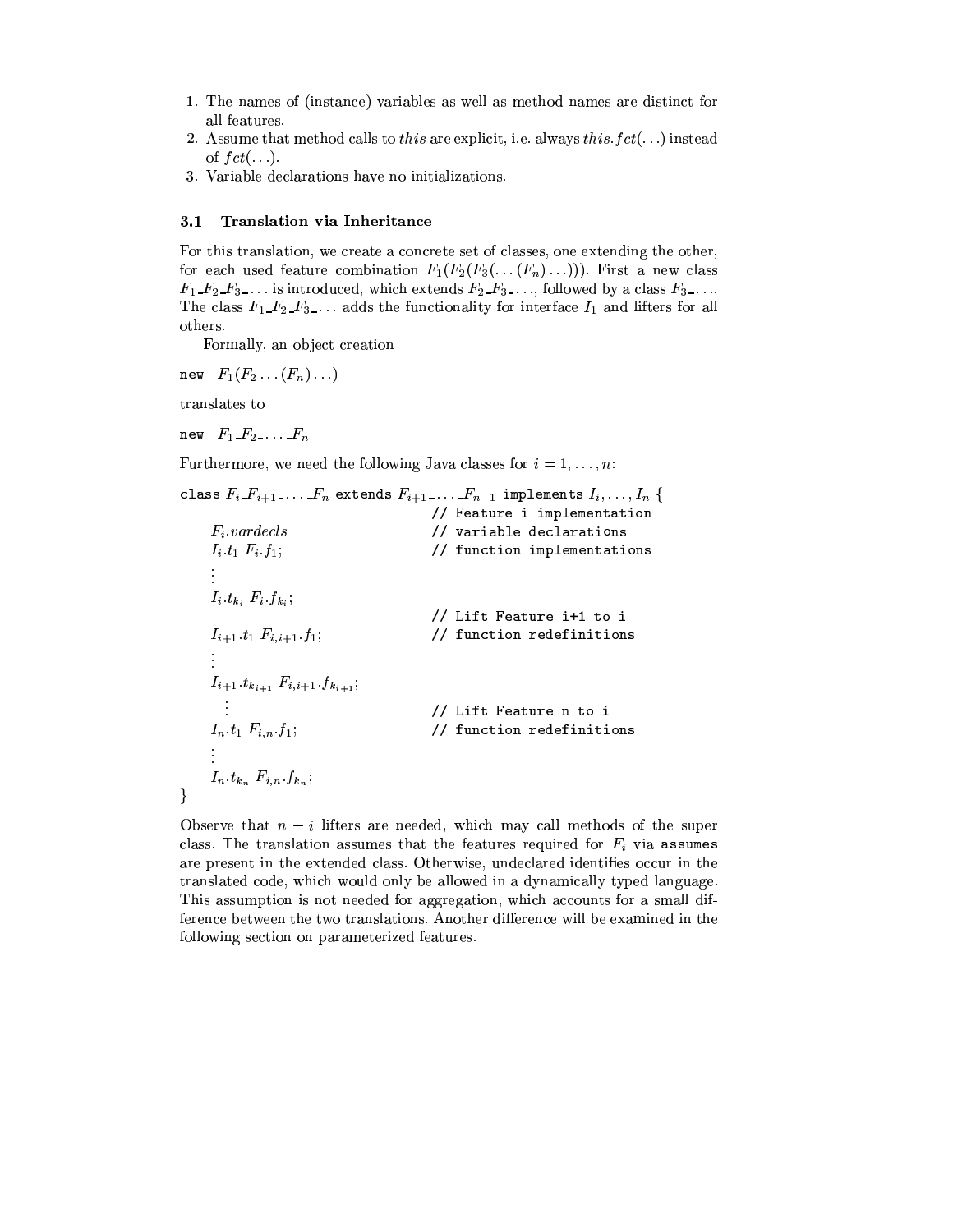For instance, our three features from the introduction translate into the following class hierarchy, if an object of type LF (CF (SF)) is used.

```
class SF implements Stack {
 String s = new String();
 void empty() { s = "";}
 void push( char a) \{s = String.valueOf(a) .concat(s); \};
 void pop() {s = s. substring(1); } ;
 char top() { return (s.\text{charAt}(0)); };
 void push2(char a) {this.push(a); this.push(a); };
\mathbf{r}class CF_on_SF extends SF implements Counter, Stack {
  int i = 0;
 void reset() \{i = 0; \};
 void inc() {i = i+1; };
 void dec() {i = i-1; };
 // lift SF to CF
 void empty() {this.reset(); super.empty();};
 void push(char a) \{this.inc(); super.push(a) ;\};void pop() { this.dec(); super.pop();};
}
class LF_on_CF_on_SF extends CF_on_SF
                    implements Lock, Counter, Stack {
 boolean 1 = true;void lock() {1 = false;};
 void unlock() \{1 = true;\};
 boolean is_unlocked() {return 1;};
 // lift CF to LFvoid reset() {if (this.is_unlocked()) { super.reset(); } };
  void inc() {if (this.is_unlocked()) { super.inc(); } };
  // lift SF to LF
 void empty() {if (this.is_unlocked()) {super.empty(); }};
 void push( char a) {if (this.is_unlocked()) {super.push(a);}}
 void pop() { if (this.is_unlocked()) {super.pop(); } };
}
```
In this example, the above code provides for most sensible combinations, except for stack with lock only or counter with lock. In general, this translation introduces intermediate classes, which may be reused for other feature combinations.

#### Translation via Aggregation  $3.2$

Aggregation is a common technique for composing objects from different classes to a larger object. It is used in some object-based systems as a replacement for inheritance.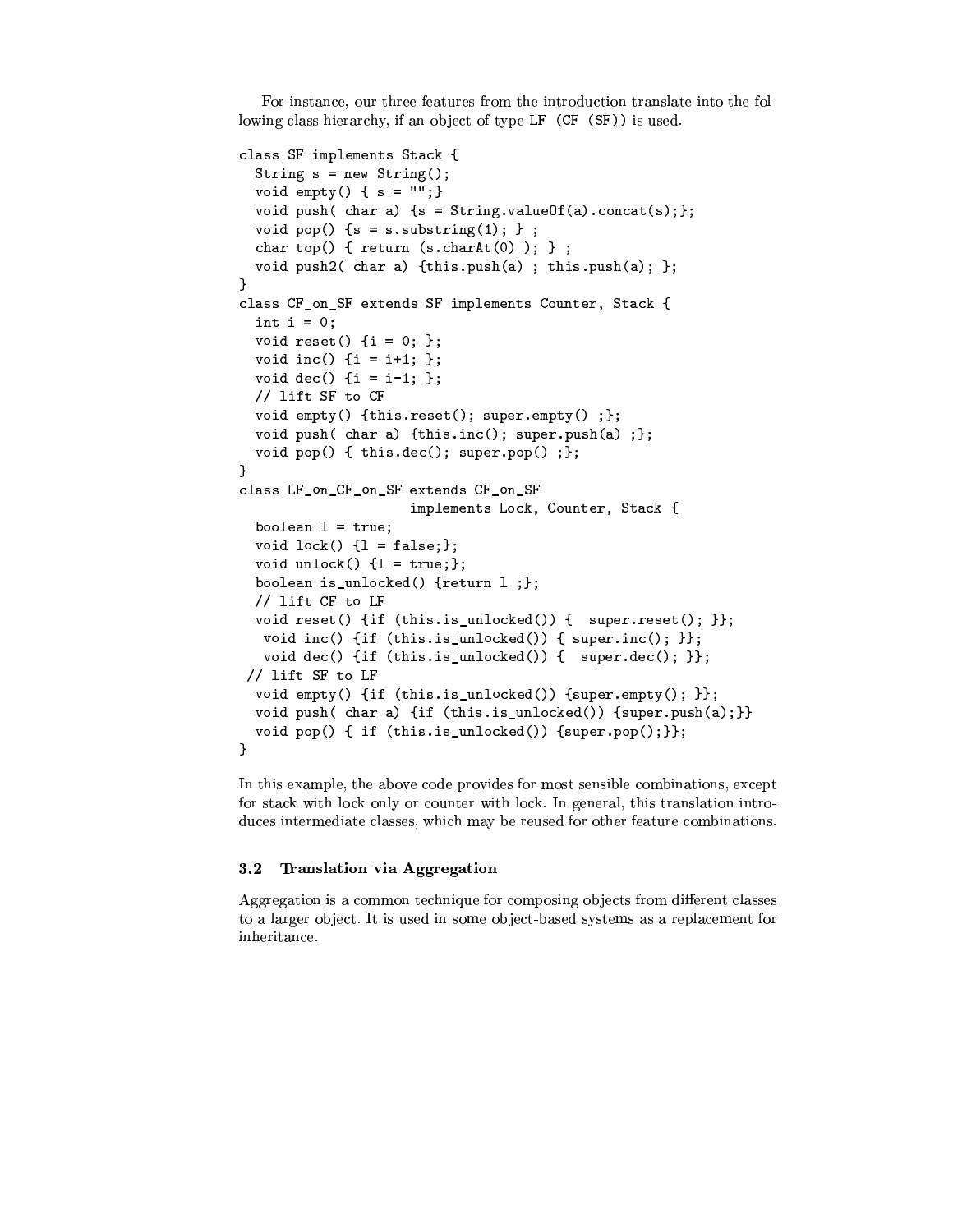This translation requires a set of base implementations and one new class for each feature combination. The idea of the translation is to create a class, where, for each selected feature, one instance variable of this type is used to delegate the services, similar to [7]. We have to be careful with delegation and calls to this, which should not be sent to the local object. Hence we have to supply the delegate object with the right pointer to the enclosing object, which "replaces" this. For this purpose, we create a base class for each feature implementation with an extra variable which will point to the composed object. This construction enables us to check the assumes clauses globally, i.e. wrt the newly created set of features. With the inheritance translation we had to check these assumptions for each newly added class wrt its superclass.

Unlike the first translation, we need a few further technical assumptions. For all lifters, all methods are lifted explicitly, e.g.

```
int size() { return super.size(); };
```
is assumed to be present. Furthermore, we need to assume that instance variables which are used in lifters are declared public.<sup>1</sup> Also, the name self may not be used.

The main task of this translation is to compose the lifters, i.e. all lifters for one method have to be merged at once here. This can lead to more dense code, as all needed lifters are composed in one class, contrary to the inheritance translation.

An object creation

new  $F_1(F_2 \dots (F_n) \dots)$ 

translates to

new  $F_1.F_2 \ldots .F_n$ 

For this, we first need the following base classes for each feature implementation  $F_i$ ,  $i = 1...n$ . For the type of self in the code below, we use the class  $F_1.F_2 \ldots F_n$ . If no assumes statements are used, then just  $I_i$  is sufficient and the class can be reused for other object creations. Alternatively, one can introduce an intermediate class with just the needed interfaces  $I_i, I_i^1, \ldots, I_i^{l_i}$ .

class  $F_i$  implements  $I_i$  {  $(F_1 \_F_2 \ldots \_F_n)$  self; // reference for delegation  $F_i$   $(F_1.F_2...F_n s)$  { self = s; }; // constructor for this class  $F_i$ .vardecls // function implementations  $I_i$   $t_1$   $\theta F_1$   $f_1$ ;  $I_i \tcdot t_{k_i} \theta F_1 \tcdot f_{k_i};$ 

 $<sup>1</sup>$  Note that public declarations are omitted throughout this presentation.</sup>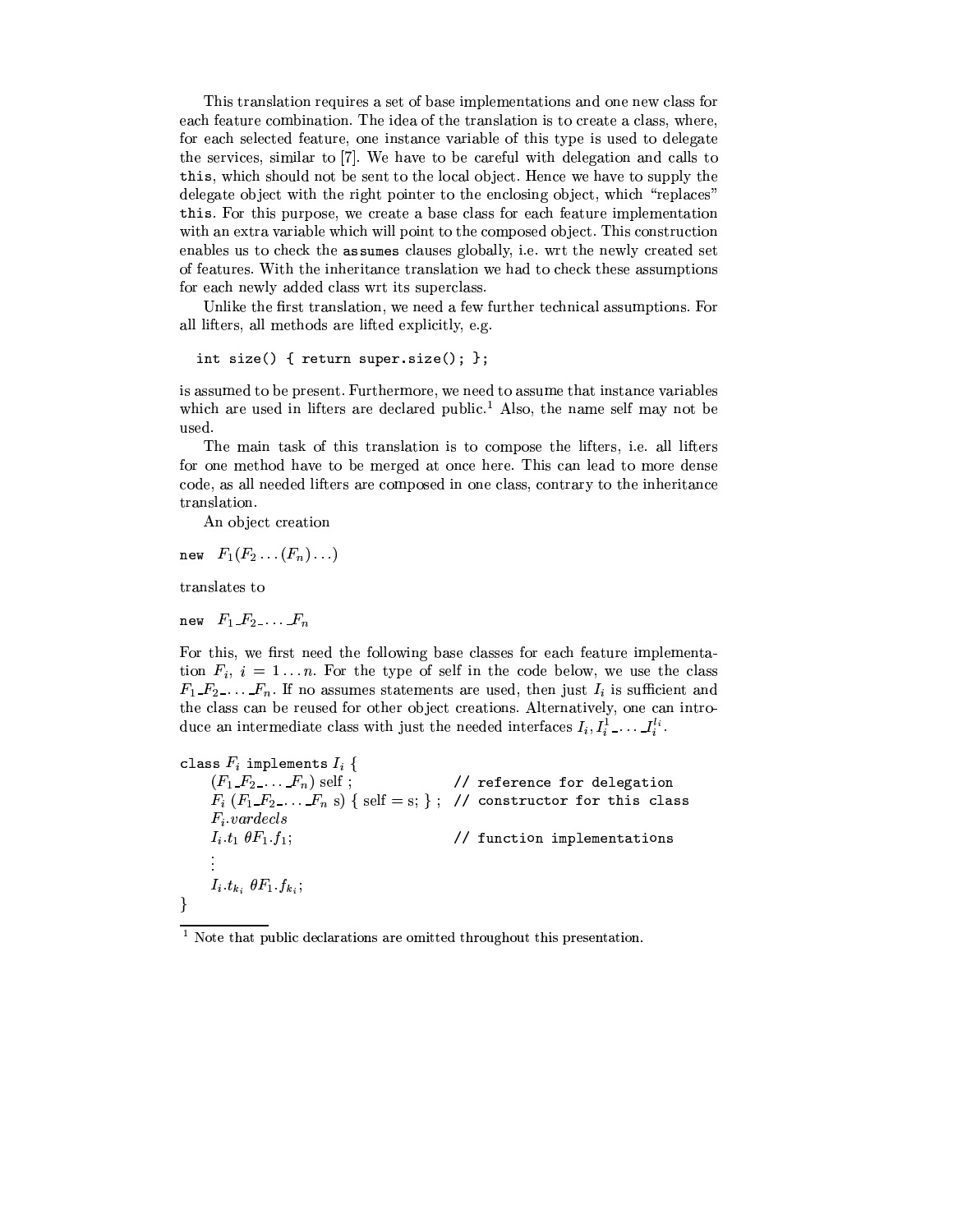For delegation to work in the above, we need to apply a substitution  $\theta$  which renames this to self:

$$
\theta = [\text{this} \mapsto \text{self}]
$$

With the above base implementations we construct the class  $F_1 \_F_2 \_ \ldots \_F_n$  via aggregation.

class 
$$
F_1.F_2...F_n
$$
 implements  $I_1, I_2,..., I_n$  {  
\n $F_1 b_1 = new F_1$ (this); // delegate objects  
\n:  
\n $F_n b_n = new F_n$ (this); // now need to nest lifters  
\n $I_2.t_1 \delta_2 F_{1,2}.f_1;$  // lift feature 2 to 1  
\n:  
\n $I_2.t_{k_2} \delta_2 F_{1,2}.f_{k_2};$   
\n $I_3.t_1 \delta_3 \theta_{2,3} F_{1,3}.f_1;$  // lift feature 3 to 1  
\n:  
\n $I_3.t_{k_3} \delta_3 \theta_{2,3} F_{1,3}.f_{k_3};$   
\n:  
\n $I_n.t_1 \delta_n \theta_{n-1,n} \theta_{n-2,n} ... \theta_{2,n} F_{1,n}.f_1;$  // lift feature n to 1  
\n:  
\n $I_n.t_{k_n} \delta_n \theta_{n-1,n} \theta_{n-2,n} ... \theta_{2,n} F_{1,n}.f_{k_n};$ 

For simplicity, we only indicate the applications of nested lifters via unfolding operators  $\theta_i$ , where  $\theta_{i,j}$  unfolds the lifter from j to i, sketched as

$$
\theta_{i,j} = [\text{super}.f_1 \mapsto F_{i,j}.f_1,\ldots,\text{super}.f_k, \mapsto F_{i,j}.f_k].
$$

and also passes the actual parameters. Unlike in the examples below, unfolding is in general more involved for functions, as we cannot have local blocks with return statements. Hence we also assume for simplicity that methods return  $void.<sup>2</sup>$ 

Furthermore, we have to delegate calls to super to the delegate objects. For this purpose,  $\delta_i$  shall rename the instance variables and method calls of methods in  $I_i$  to super correctly to the corresponding  $b_i$ . For instance, super.pop() is translated to sf. pop(), where sf is the name of the instance variable in the following example. We show the translation for the combination of the three introductory features. First, new base classes are introduced (with suffix \_ag):

<sup>&</sup>lt;sup>2</sup> This is no restriction, as in Java objects of primitive type can be "wrapped" into an object in order to be passed as variable parameters.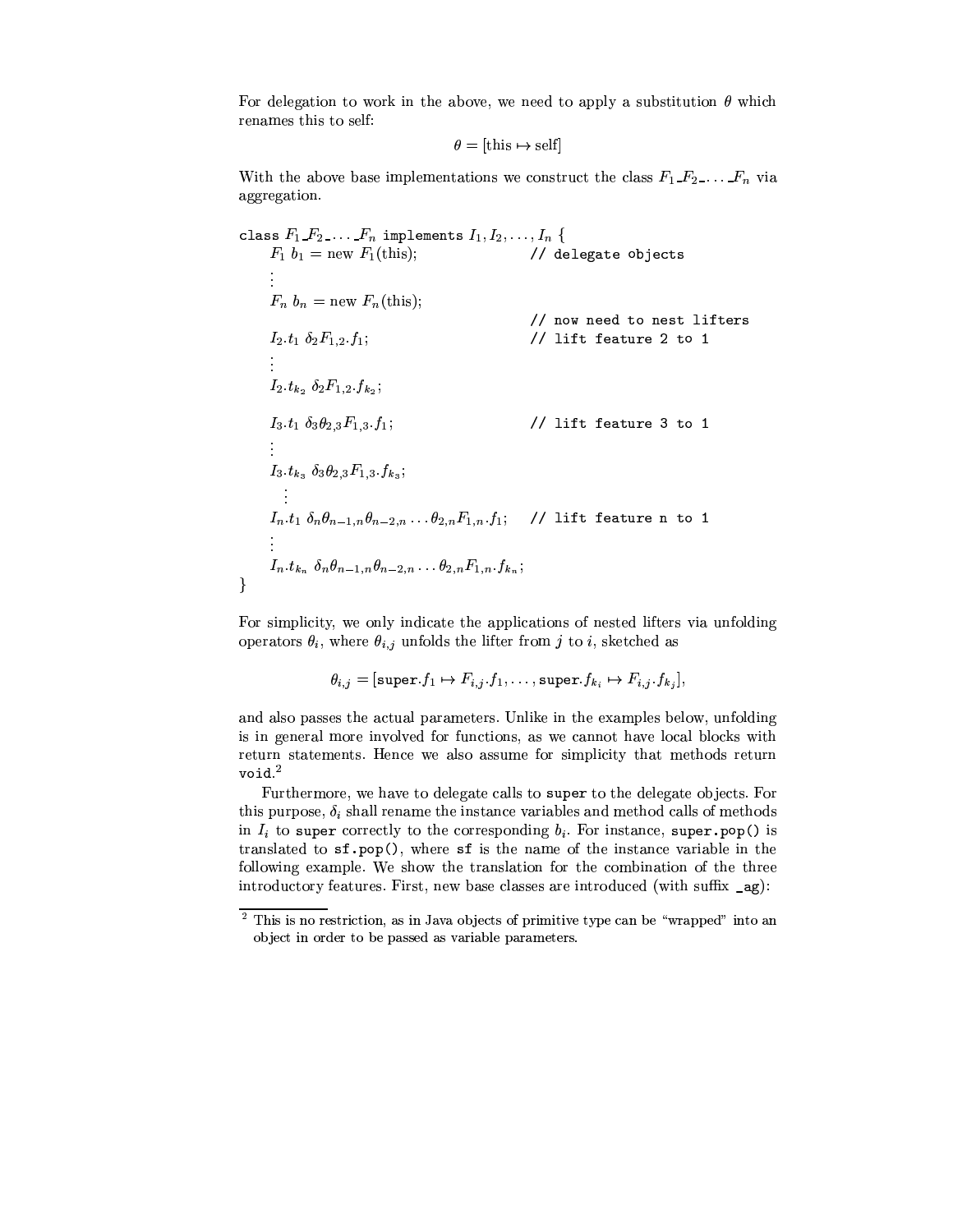```
class SF_ag implements Stack {
  Stack self;
  String s = new String();
  SF_ag(Stack s) {self = s;};void empty() { s = "";}
  void push( char a) \{s = String.valueOf(a).concat(s); \};
                 // self replaces this for proper delegation!!
  void push2( char a) { self.push(a); self.push(a); };
  void pop() \{s = s.\text{substring}(1); \};
  char top() { return (s.\text{chart}(0)); };
}
class CF_ag implements Counter {
  Counter self:
  CF_ag (Counter s) {self = s;};
  int i = 0;
  void reset() \{i = 0; \};
  void inc() {i = i+1; };
  void dec() {i = i-1; };
 int size() {return i;};
}
class LF_ag implements Lock {
 Lock self:
 LF_ag (Lock s) {self = s;};
 boolean 1 = true;void lock() {1 = false;};
  void \text{unlock}() {1 = \text{true};};
 boolean is_unlocked() \{return 1;\};
Y
A class for a composed object is shown below.
class LF_CF_SF implements Lock, Counter, Stack {
           // delegate objects
  SF_ag sf = new SF_ag(this);
  CF\_\,ag\ cf = new CF\_\,ag(this);LF_ag lf = new LF_ag(this);
           // delegate to lock
  void lock() {If.lock();};void \text{unlock}() \{1f.\text{unlock}();\};
 boolean is_unlocked() {return lf.is_unlocked();};
          // delegate to lock
  void reset() {if (this.is_unlocked()) {cf.reset();}};
  void inc() {if (this.is_unlocked()) {cf.inc();}};
  void dec() {if (this.is_unlocked()) {cf.dec();}};
  int size() {return cf.size();};
          // delegate to stack
  void empty()
```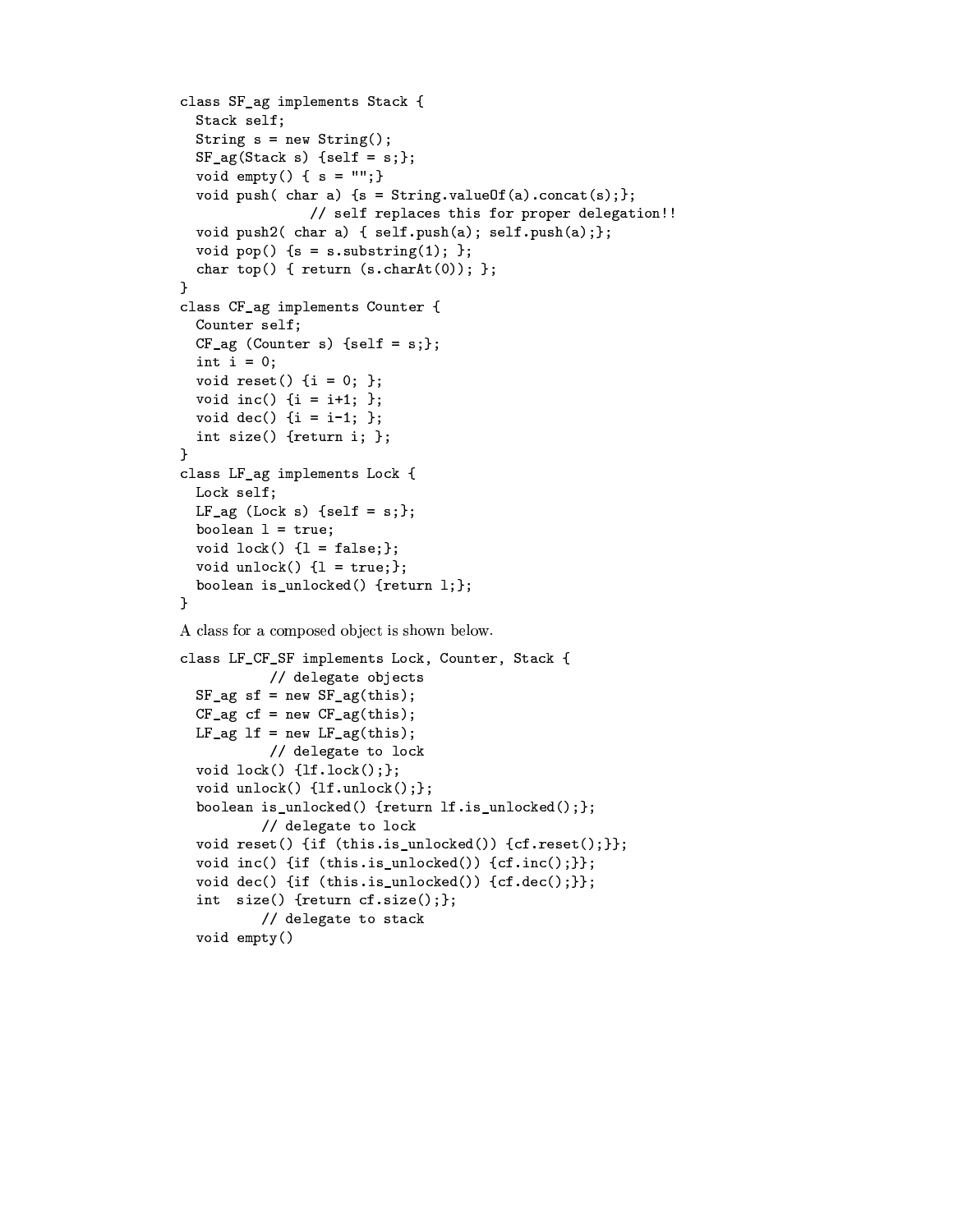```
{if (this.is_unlocked()) {this.reset(); sf.empty();}};
 void push(char a)
        {if (this.is_unlocked()) {this.inc(); sf.push(a);}};
 void push2(char a) \{sf.cnum2(a);\};
 void pop() {if (this.is_unlocked()) {this.dec(); sf.pop(); }};
  char top() {return sf.top();};
}
```
Compared to the first translation, we need fewer classes here, as the base classes can be reused. On the other hand, aggregation introduces another level of indirection, which may affect efficiency.

# **Parametric Features** 4

In order to write reusable code, it is often desirable to parameterize a class by a type. In this section, we introduce parametric features, which are very similar to parametric classes. Due to the flexible composition concepts for features, we also need expressive type concepts for composition. For Java, parametric classes have just recently been proposed and implemented in the language Pizza [11], which will be the target language for our translations. Apart from other nice extensions, which are also used in some examples here, Pizza introduces a rather powerful extension for type safe parameterization. The notation for type parameters is similar to  $C++$  templates [19]. A typical example is a stack feature parameterized by a type A as follows:

```
interface Stack<A> {
   void empty();
   void push(A a):
   void push2(Aa);void pop();
   A top();
\mathbf{r}feature SF<A> implements Stack<A> {
   List<A> s = List.Nil;// Use Pizza's List data type
   void empty() { s = List.Nil; };
   void push(A a) {s = List. Cons(a,s);};
   void push2(A \ a) \ \{ \ this.push(a) \ ; \ this.push(a); \};
   void pop() \{s = s.tail();\};A top() { return s.head();};
\mathcal{F}
```
Stacks over type char with a counter are then created via

```
new CF (SF<char>);
```
Note that it is sometimes useful to make assumptions on the parameter for providing operations, e.g.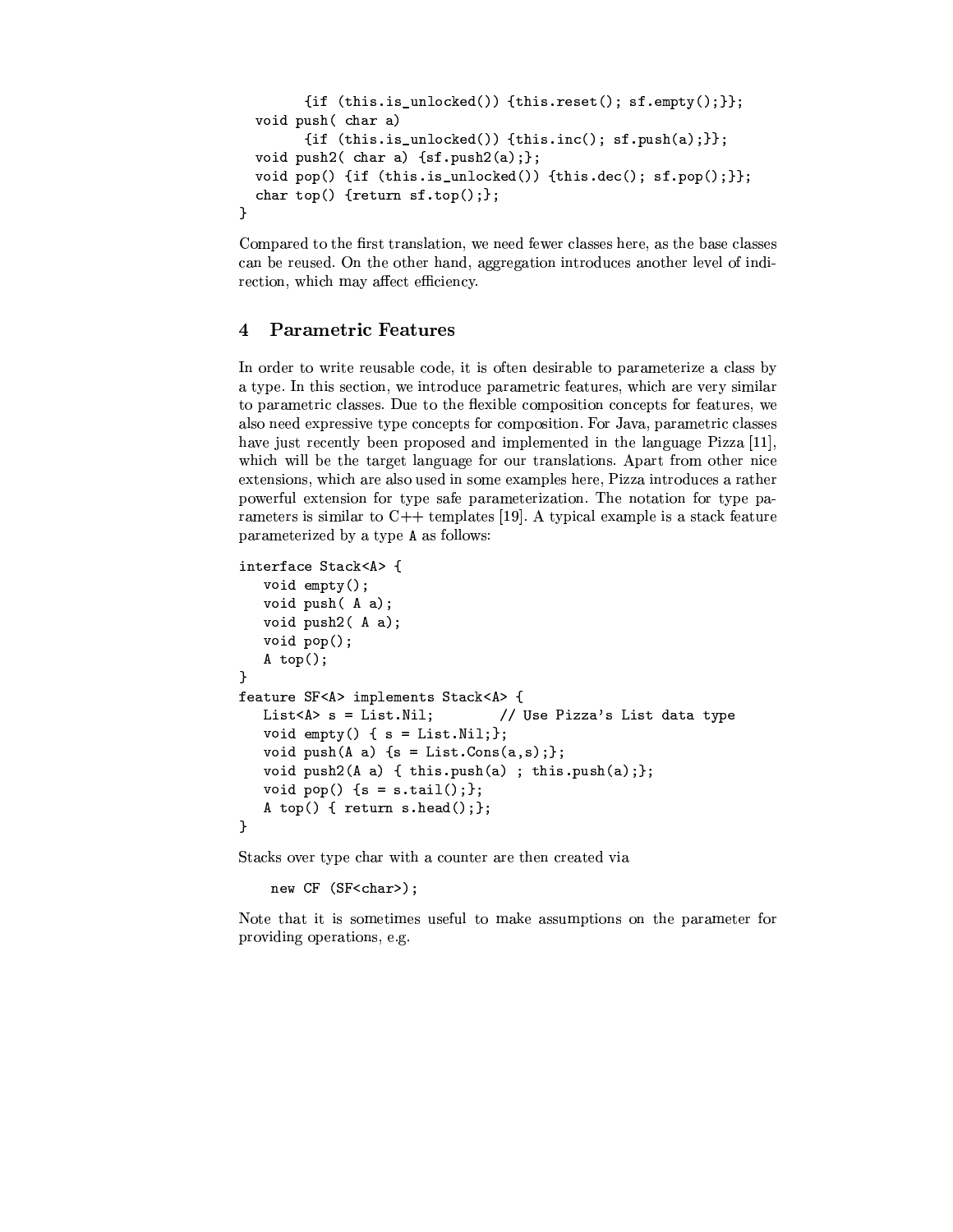```
interface Matrix<A implements Number> {
  void multiply_matrix( ...);
  \ddotsc\mathbf{r}
```
Such an assumption is different from assumptions via assumes, as it refers to a parameter and not to the inner feature combination. The difference is that this kind of parameterization is not subject to liftings.

For translating parameterization into Java we refer to  $[11]$ . We here only aim at translating into Pizza. As we mostly use basic concepts, it is not necessary to go into the details of the Pizza type system.

# **Type Dependencies**  $4.1$

For parameterized features new and interesting specification problems occur when combining features. Not only can features depend on each other, but the parameter types can also depend on each other. This gets even more complicated if more than two features are involved, as shown below. For instance, we may want to combine Stack<A> with a feature which only allows elements within a certain range. Its implementation maintains two variables of type A used for filtering. This feature Bound is parameterized by a numeric type:

```
interface Bound<A> { boolean check_bounds(A el); }
```

```
feature BF<A implements Number> implements Bound<A> {
  A min, max;
  BF(A \text{ mi}, A \text{ ma}) { min = mi; max = ma; };
  boolean check_bounds(A el) \{ \ldots \};\mathbf{R}
```
Clearly, we can only combine the two features when both are supplied with the same type. This can be expressed by liftings:

```
feature BF<A> lifts Stack<A> { ... }
```
Another example for such a dependency will be shown in Section 5. Note that in feature implementations, assumes conditions can also express type dependencies in the same way.

#### 4.2 Multi-Feature Interactions and Type Interactions

In the following, we discuss multi-feature interactions and type interactions using the undo example. This will lead to a new aspect of lifting features, i.e. that lifting may change the type parameter.

The implementation of the undo feature is simple: save the local state of the object each time a function of the other features is applied (e.g. push, pop). Undo depends essentially on all "inner" features, since it has to know the internal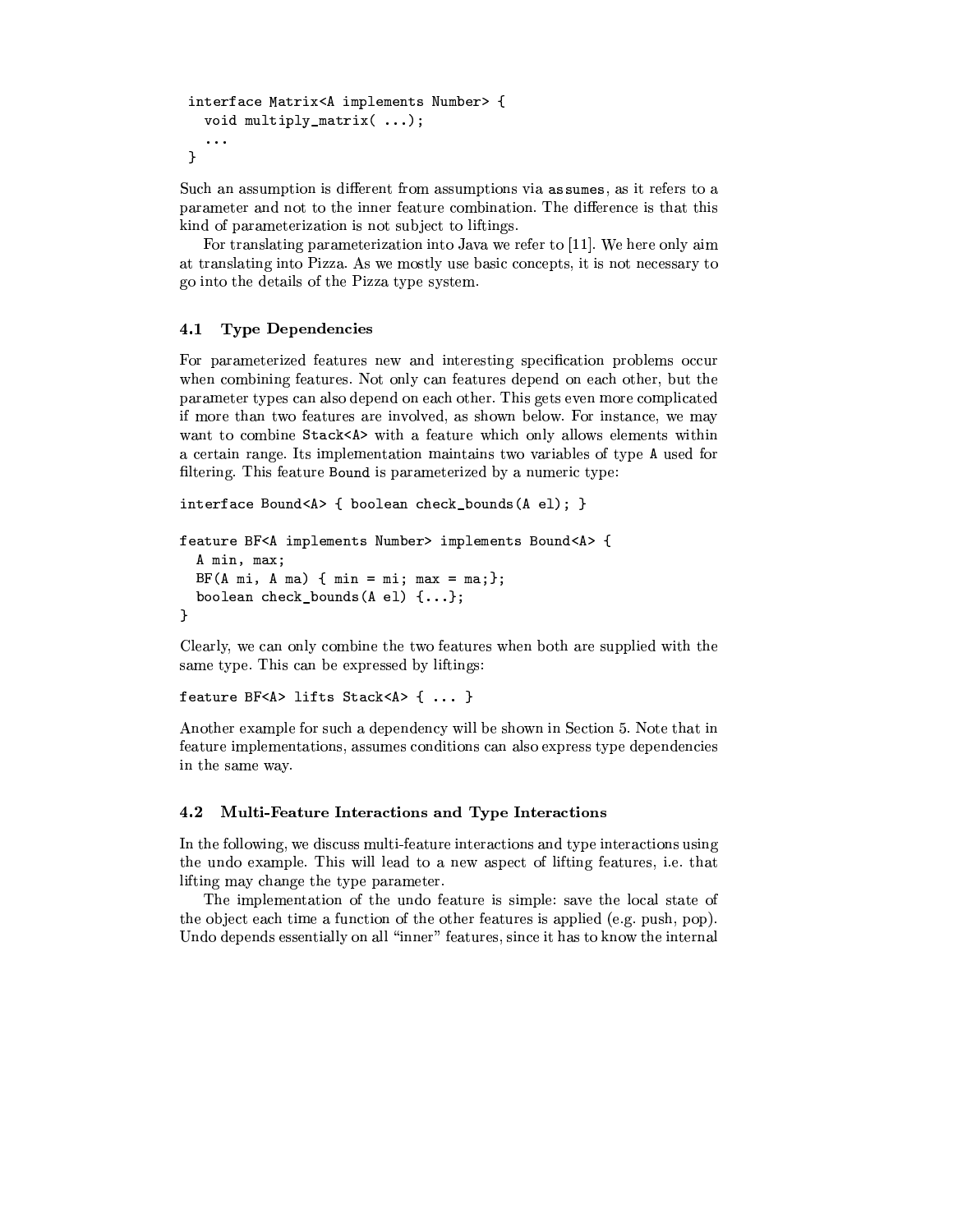state of the composed object. As we work in a typed environment, the type of the state to be saved has to be known. This multi-feature interaction is solved by an extra feature, called Store, which allows to read and write the local state of a composed object. (The motivation for store is similar to the Memento pattern in  $[5]$ .)

We introduce the following interface for Store:

```
interface Store<A> {
   void put_s(A a);
   A get_s();
\mathcal{F}
```
Note that the parameter type depends on the types of all instance variables of the used features. Consider for instance adding this feature to a stack with counter. Then for both features the local variables have to be accessed.

With the Store feature, we reduce the multi-feature interaction to a type interaction problem. This means that the parameter type of a feature has to change when a feature is lifted. The following solution makes these type dependencies explicit. We use the Pizza class Pair <A, B>, providing for polymorphic pairs, for type composition. In the following lifter, we state that the inner feature combination supports feature Store<A> for some type A. For this, we need a new syntactic construct, namely assumes inner. As feature stack ST adds an instance variable of type List <B>, we can support the store feature with parameter Pair<List<B>, A>.

```
feature ST<B> lifts Store<Pair<List<B>,A>>
               assumes inner Store<A> {
   Pair<List<B>, A> get_s()
         { return Pair. Pair (s,
                                            // local state
                     super.get_s(); }
                                           // inner state
   void get_s(Pair<List<B>,A> s) { ... }
\mathcal{F}
```
The assumes inner however has some constraints. The lifted feature may not have instance variables or calls to self where the changed type parameter type is used. (This can be allowed if the type change is a specialization, which this is not the case in this example.)

This inner condition is implicit in other lifters and is only needed if the type parameters change. The lifting

feature F lifts  $F1 < A > \{ \ldots \}$ 

can be seen as an abbreviation for

```
feature F lifts F1<A>
          assumes inner F1<A> { ... }
```
We show below how this change of parameters affects the two translations schemes of Section 3. Continuing with the example, we express that the counter CF adds an integer and LF a boolean variable with the following lifters: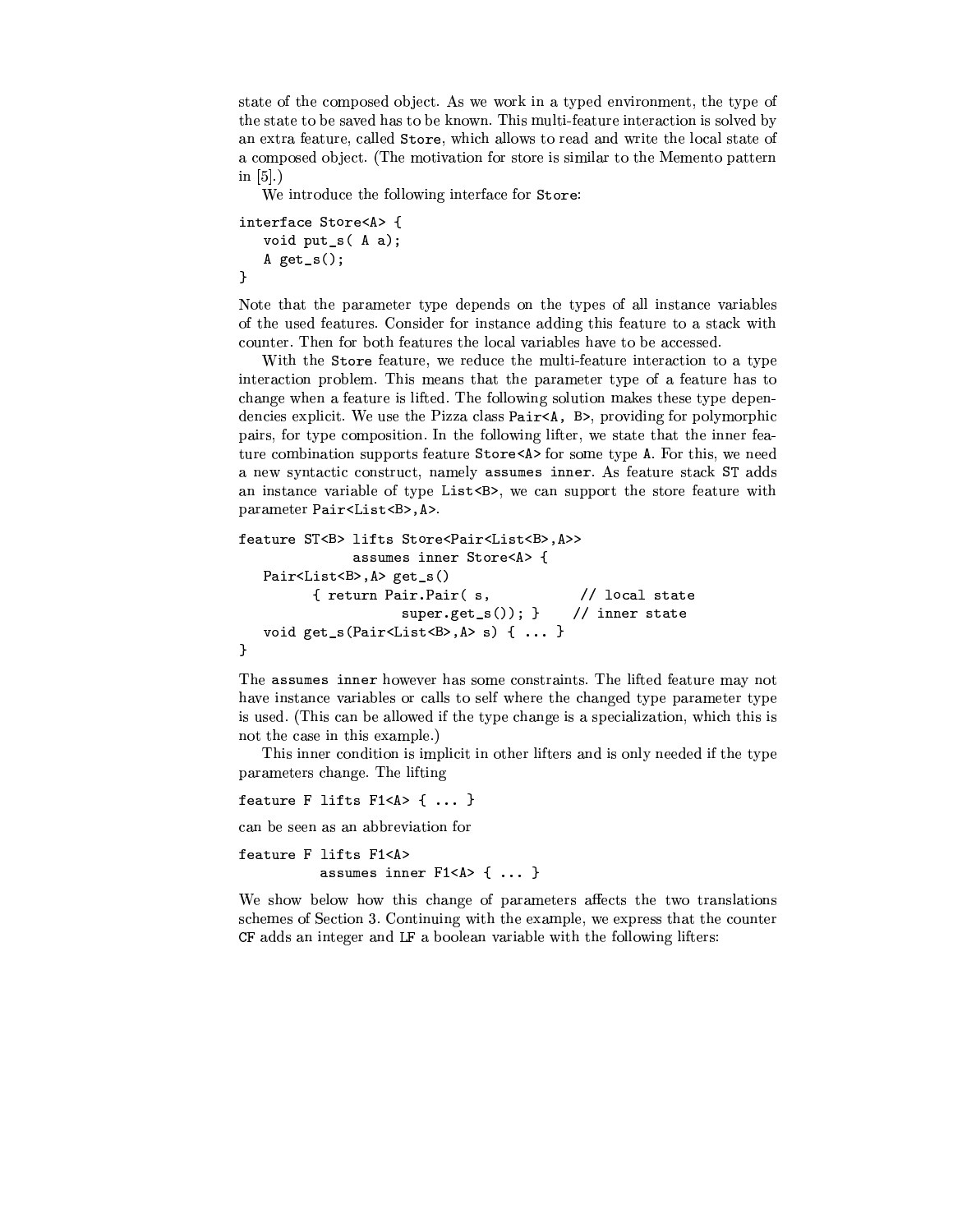```
feature CF lifts Store<Pair<A, int>>
           assumes inner Store<A> {
   \ddotsc}
feature LF lifts Store<Pair<A, Boolean>>
           assumes inner Store<A> {
  \cdots}
```
With the above lifters, we can assure that the store feature works correctly and with the correct type for any feature combination. All we need to add is a base implementation for store. As the base implementation cannot store anything useful, we introduce a Pizza type/class Void, which has just one element, void el.

```
class Void { case void_el; }
feature ST implements Store<Void> { // base implementation
  void put_s(Void a ) \{\};
  Void get_s() {return Void.void_el; };
\mathbf{r}
```
With the store feature, we can now write the generic undo feature, which can be plugged into any other feature combination. It is important that the store feature fixes the type of the state of the composed object. The undo feature can then have an instance variable of this type. Recall that this is not possible for store, as the type parameter of store changes under liftings.

The undo feature consists of two parts: storing the state before every change and retrieving it upon an undo call. The latter is the core functionality of undo, whereas the former will be fixed for each function with affects the state via liftings. First consider the undo feature and its implementation, which uses a variable backup to store the old state. Since there may not be an old state, we use the algebraic (Pizza) type Option<A>, which contains the elements None or Some $(a)$  for all elements a of type A.

```
interface Undo<A> {
   void undo();
\mathbf{\}class Option<A> {
     case None;
     case Some(A value);
}
feature UF<A> implements Undo<A> assumes Store<A> {
  0ption <b>A</b> backup = None;
  void undo() {
        switch ((Option) backup) {
           case Some(A a):
```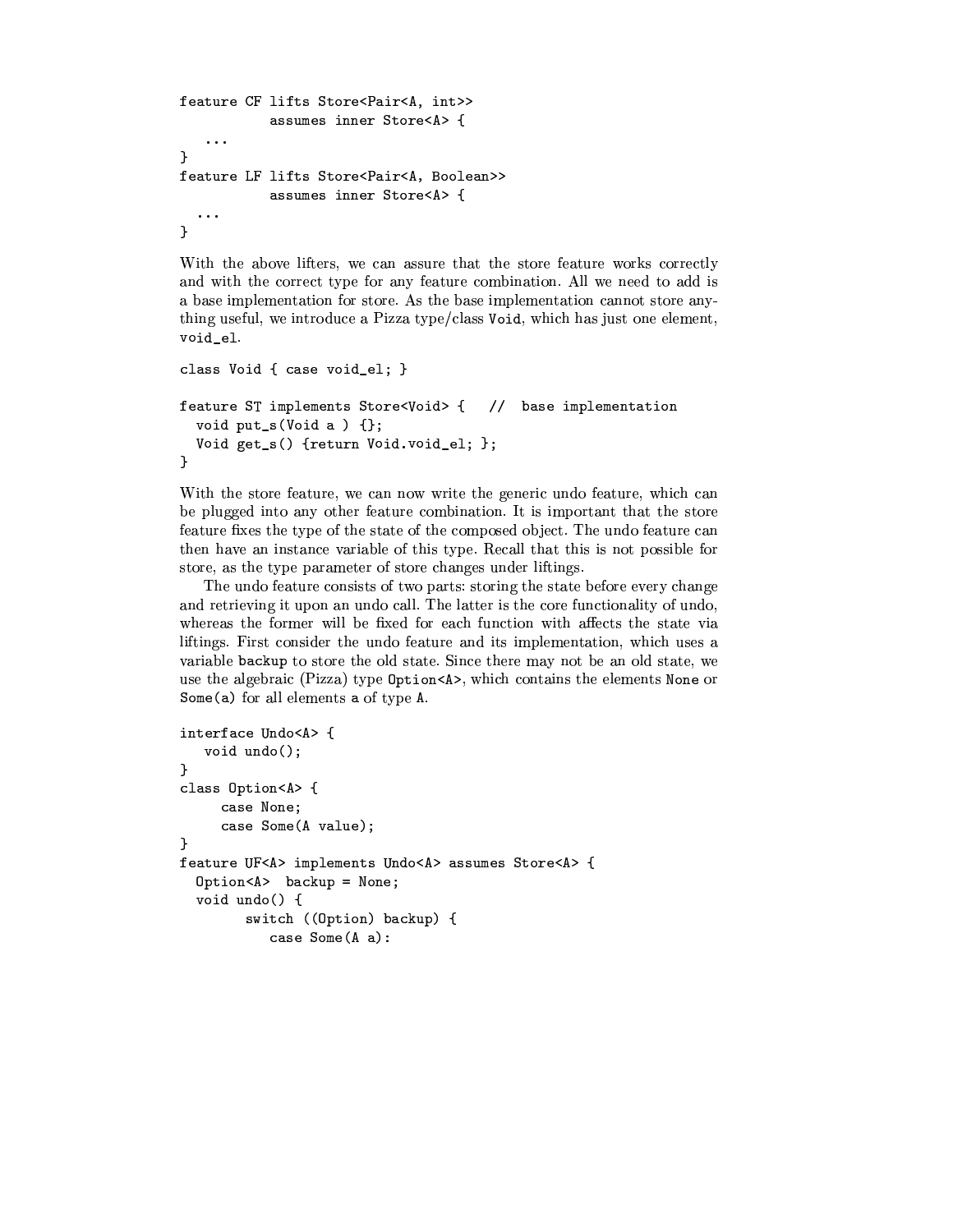$} 3 3 3$ 

An alternative version of undo may store several or all old states. Due to our flexible setup, we can just exchange such variations.

For each of the other features, we have to lift all functions which update the internal state. As for lock, this lifting is canonical, e.g. for push:

```
void push(A \ a) \ f\texttt{backup} = 0ption. Some(get_s());
   super.push(a);};
```
 $put_s( a);$ 

Note that there is an interesting interaction between lock and undo: shall undo reverse the locking or shall lock disable undo as well? We chose the latter for simplicity and hence add lock after undo. Lifting undo to lock is canonical and not shown here. As an example, we can create an integer stack with undo and lock as follows:

```
new LF (UF<Pair<int, Void>> (SF<int> (ST) ))
```
#### Translation into Pizza 4.3

We show in the following how to translate the above extensions into Pizza. This will reveal another difference between aggregation and inheritance: for inheritance, we cannot cope with the change of parameters. Otherwise, the translation to Pizza is quite simple.

For aggregation, additional inner statements just translate into types of the instance variables of class generated for a combination. This is shown in the following code for a class generated for a composed object with both stack and store features. We first introduce a class SF\_ag<A> for parametric stacks. As we do not allow calls to self for features whose type parameter changes during lifting, we do not use the usual delegation mechanism in the above class. Hence we use just ST. The class SF\_ST<A> exports the interface Store<Pair<List<A>,Void>>, but uses a delegate object with interface Store<Void>.

```
class SF_ag<A> implements Stack<A> {
   Stack < A > self;
   SF_ag(Stack <b>A</b> > s) {self = s;};List<A>s = List.Nil;void empty() ...
}
class SF_ST<A> implements Stack<A>, Store<Pair<List<A>, Void>>{
   SF_ag<sub>A</sub>sf = new SF-ag(this);Store<Void> st = new ST();
   Pair<List<A>, Void> get_s()
                  {return Pair.Pair(sf.s, st.get_s()); };
}
```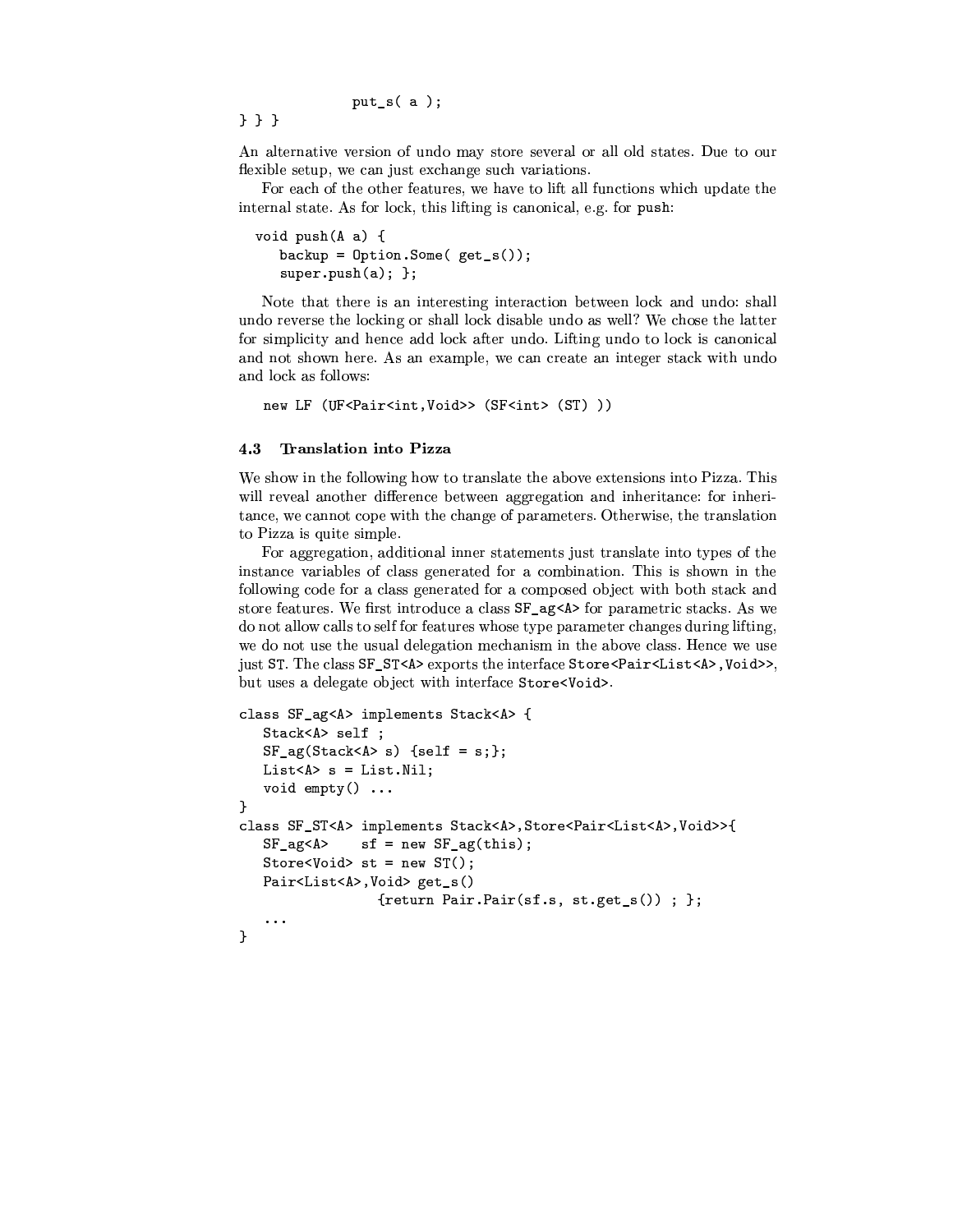A further detail to observe is that all type variables have to be considered for the translation. This means that for the new class introduced, all type variables which appear as parameters in the desired set of features have to appear as parameters. For instance, for the combination F<A>(G<B>), we need a class  $F_G < A$ , B>.

For inheritance, an inner statement is an assumption on the extended class. If the parameter changes, this amounts to specialization for parameterized classes, which is problematic in typed imperative languages, as discussed in [11]. In Pizza, the problem in this example is that subtyping does extend through constructors such as List. For instance, we cannot translate the above feature combination to the following (illegal) code:

```
// illegal ! Type conflict!
class ST_SF<B, A> extends ST<A>
     implements Stack<B>, Store<Pair<List<B>, A>> {
    Pair<List<B>, A> get_s() {
         Pair.Pair(s,
                                        // local state
                     super.get_s(); // inner state
   }
    \sim \sim\boldsymbol{\}}
```
If the parameters do not change, the translation is straightforward.

# $\overline{5}$ **Examples**

In the following, we sketch a few more typical applications for feature-based programming. Some examples are freely taken from standard literature on design patterns [5]. We argue that for many of these typical programming schemata, feature-based implementations provide high flexibility and the desired reusability. This is particularly important if several features or design patterns are combined.

# $5.1$ Adding a Cache

Consider implementing some functional entity, e.g. sets, where caching of the results of operations is a viable option. In the lines of [5], this can be viewed as a Proxy pattern. Clearly, a cache is an independent feature, and there exist many variations of caching. For instance, considering the data structures used and the replacement strategy. And it furthermore may depend on appropriate hash functions, which could also be provided via features.

When writing a reusable set of caching modules, the various cache implementations just implement the data structures and the access functions. Interaction resolution in turn modifies the access operations for the object to be cached and determines the type dependencies.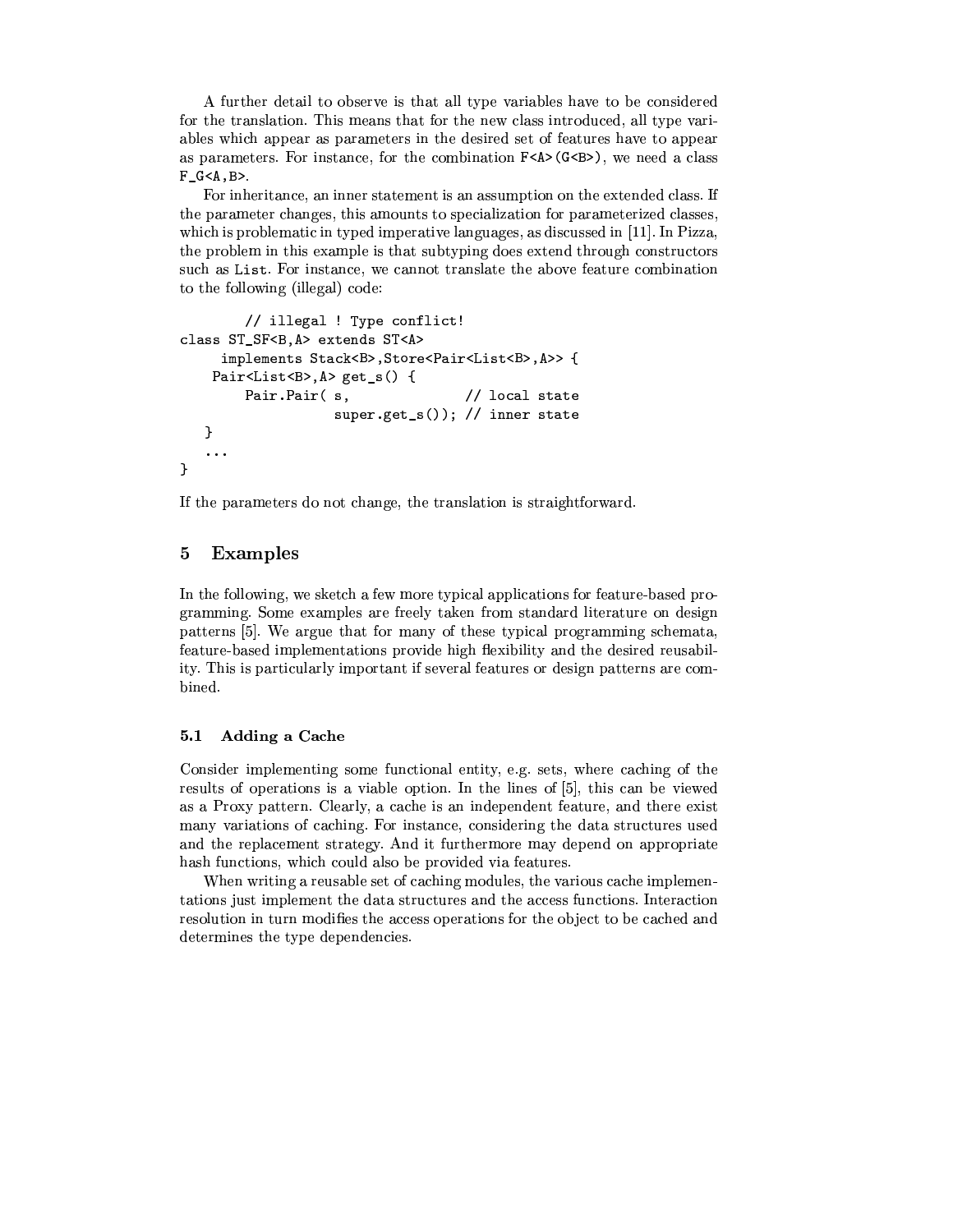Consider writing this with classical object oriented languages: for each needed combination of a cached object, a cache, and a hashing function, a new (subclass has to be implemented.

A sketch of such an example is shown below. It shows how to add a cache to the parametric features Set<A> and Dictionary<A, B>. The feature implementation CacheI<A, B> (whose interface Cache is not shown here) caches mappings from A to B.

```
interface Set<A> {
   void put(A a);boolean contains(A, a);
}
interface Dictionary<A, B> {
  Option<B> get(A key);
  void put (A key, B value);
\mathbf{r}feature CacheI<A, B> implements Cache<A, B> {
   \overline{1} , \overline{1}void put_s(A a, B b) \{ \ldots \};
   boolean find_s(A \ a) \ \{ \ldots \};B get_s() \{... \};
}
feature CacheI<A, B> lifts Dictionary<A, B> {
                  // adapt access functions to cache
  Option<B> get(A key)
    { if find(key) return Option. Some(get_s());
             else return super.get(); }
  \sim 10 .
\mathcal{F}// second parameter is just boolean here
feature CacheI<A, boolean> lifts Set<A> {
\mathbf{r}
```
Note that the lifters express the type dependencies. For instance the set is viewed as a mapping from A to boolean.

#### $5.2$ **Adaptor Patterns**

The adaptor design pattern [5] glues two incompatible modules together. This design fits nicely in our setting, as adaptors should be reusable. Typically, there is some core adaption functionality, e.g. some data conversion, which we model as a feature. When adding this to another feature, we can just lift the incompatible functions with help of the core functionality.

An example is converting big endian encoding of data to little endian. For instance, if we output data on a (low-level) interface which needs big endian,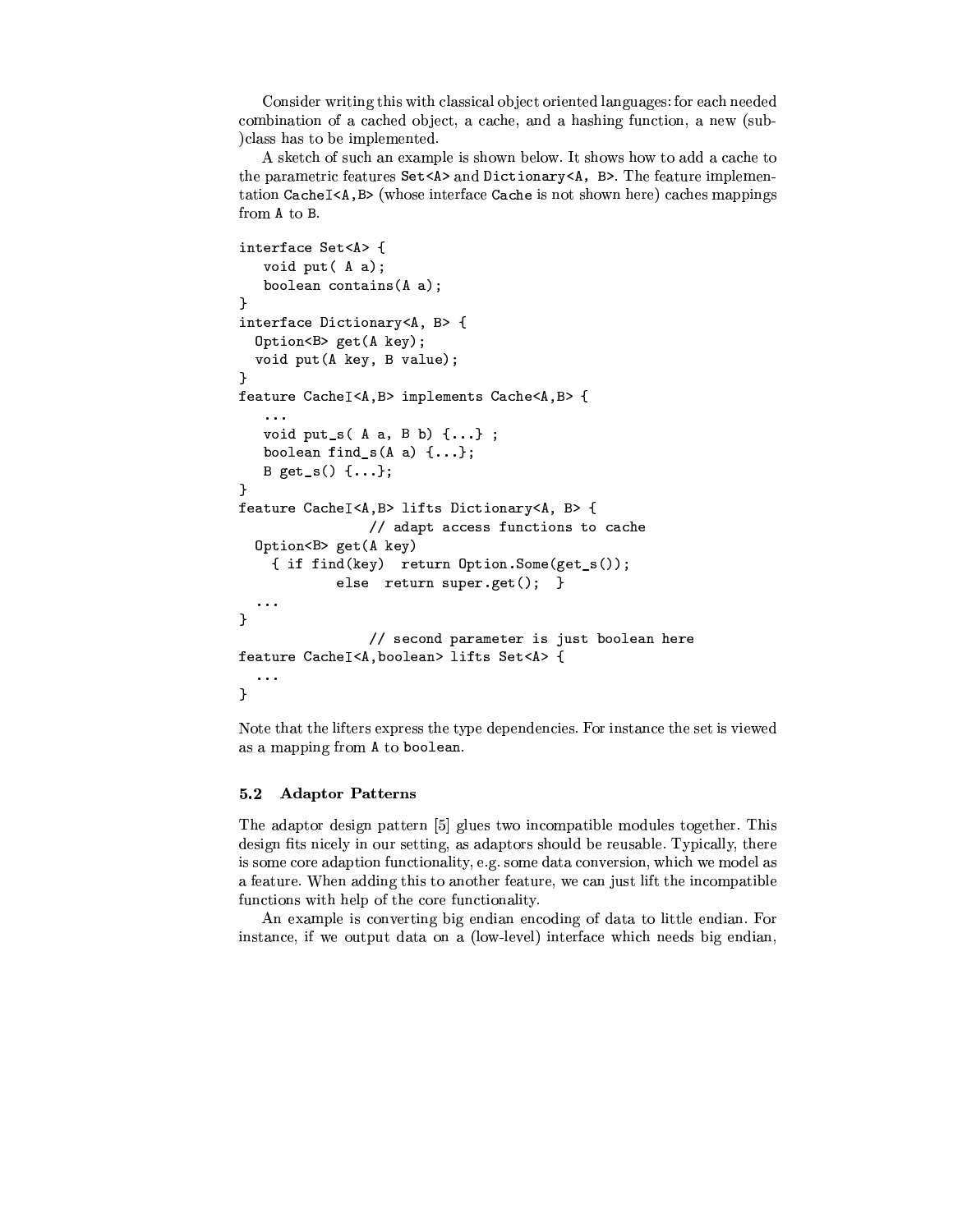

Fig. 4. Alternative Feature Composition

but we work with little endian, such a conversion feature can just be added. The adaptor feature provides the core functionality, here the data conversion, and interaction resolution adapts the operations of the object.

The following features and lifters sketch the solution of pluggable adaptors with features. The adaptor feature Big\_to\_little\_endian adds a conversion function, which is used in the lifter to provide the put method with big endian data input.

```
feature Big_to_little_endian {
            // convert to little endian
 int big_to_little(int a) {...};
ŀ
interface low_level_IO { // assumes little_endian
  void put(int a);}
feature Big_to_little_endian lifts low_level_IO {
void put(int a) {super.put( big_to_little(a)); };
}
```
# A Note on Feature Composition 6

When introducing our model of features, there is one important design decision for composing features: we assume that features are composed in a particular order. Only from the outside interface it is possible to view an object as composed of a set of features.

There are several reasons for this ordering. First, it is in the spirit of inheritance and it seems to be the simplest structure capturing the essential objectoriented ideas like inheritance.

Secondly, there are problems when viewing features as unordered citizens. We show in the following that, although intuitive, the idea of treating features without order is difficult wrt. liftings or inheritance. The problem seems to be similar to known problems with multiple inheritance.

Consider an example of an object integrating two unordered features, both implementing a lock. Such a configuration with lock1 and lock2, to which a feature O is added, is shown in Figure 4. The interaction is that closing lock1 should also close lock2 and vice versa. Hence we need liftings from the two features to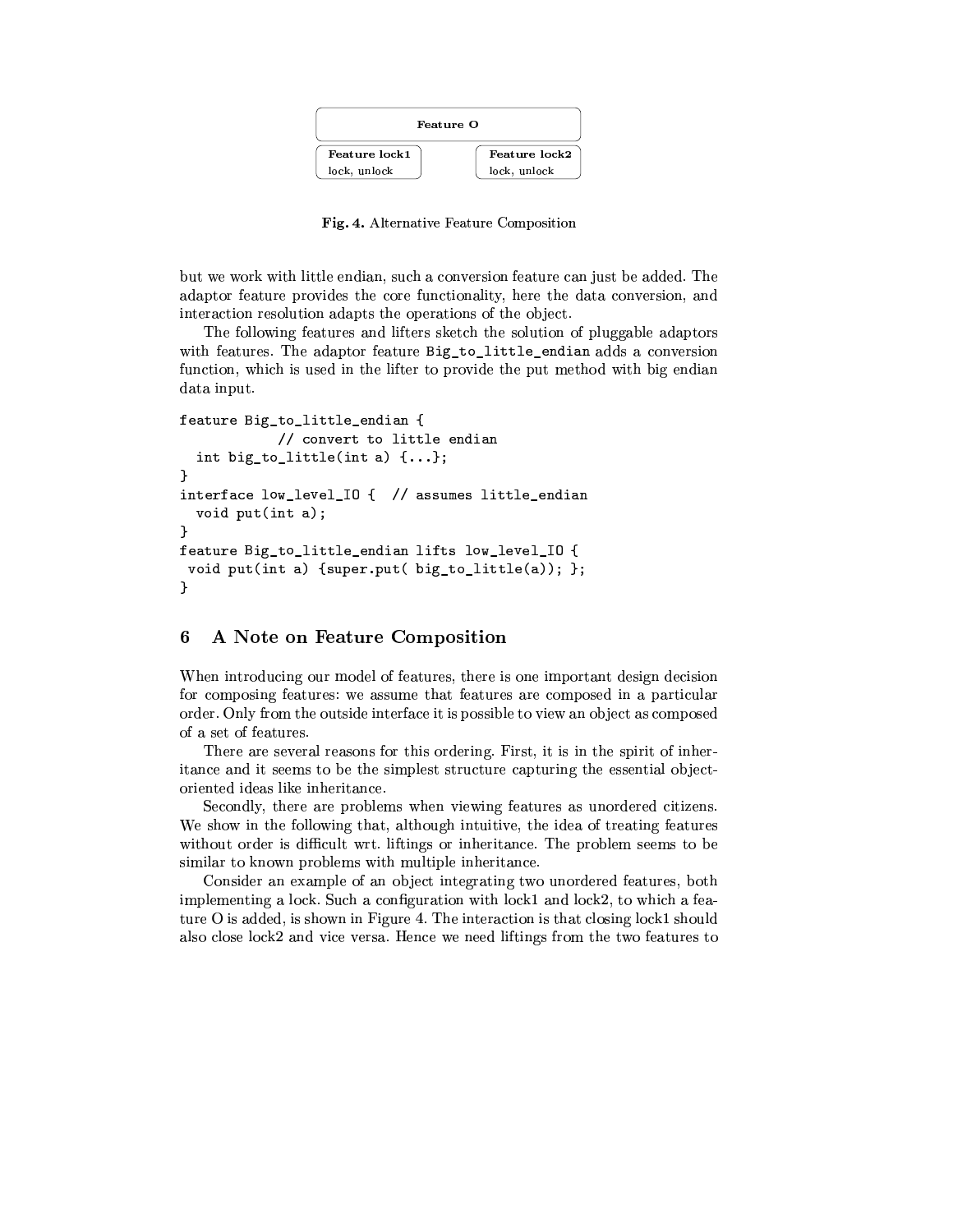feature O. The simple lifting model is to lift the functions of each feature to O, e.g. by applying all lifters corresponding to the other present features. The lifter of lock1 shall call  $lock2$ . lock(); and similarly the lifter for lock2 calls lock1.lock(); The problem is which version of lock should be called, the lifted or the original of the feature? If original is called, then all other liftings are ignored, e.g. if other features are involved. Or if the lifted version is called, then the procedure diverges.

In cases where features are fully independent it is not needed to order them. But still, there is no harm with an ordering in this case, and possibly a simple syntactic extension may alleviate the problem.

#### **Related Work**  $6.1$

We briefly compare the feature model to other approaches. Apart from the detailed comparison, we argue that the feature model provides maximal flexibility (with static typing) and is as simple as possible.

- Mixins [2] have been proposed as a basic concept for modeling other inheritance concepts. The main difference is that we consider interactions and separate a feature from interaction handling. If mixins are used also as lifters, then the composition of the features and their quadratic number of lifters has to be done manually in the appropriate order. Instead, we can just select features here.
- Method combination with before, after and around messages in CLOS [8] follows a similar idea as interactions. As with mixins, this does not consider interactions between two classes/features and gives no architecture for composition of abstract subclasses. Such after or before messages can be viewed as a particular class of interactions.
- Composition filters have been proposed in [1] to compose objects in layers,  $\equiv$ similar to the feature order in our approach. Messages are handled from outside in by each layer. The main difference is that we consider interactions on an individual basis and separate a feature from interaction handling.
- $\equiv$ Several other approaches allow to change class membership dynamically or propose other compositions mechanisms  $[9, 20, 4, 16, 10]$ . Note that one of the main ingredients for feature-oriented programming, lifting to a context, can also be found in [16]. All of these do not consider a composition architecture as done here, and address other problems, such as name conflicts. Clearly, the idea of features can also be applied to dynamic composition, but this remains for future work.

# $\overline{7}$ Extensions

We discuss in the following a few extensions and issues which have not been addressed so far. As we have focused on feature composition, several interesting aspects have not been addressed.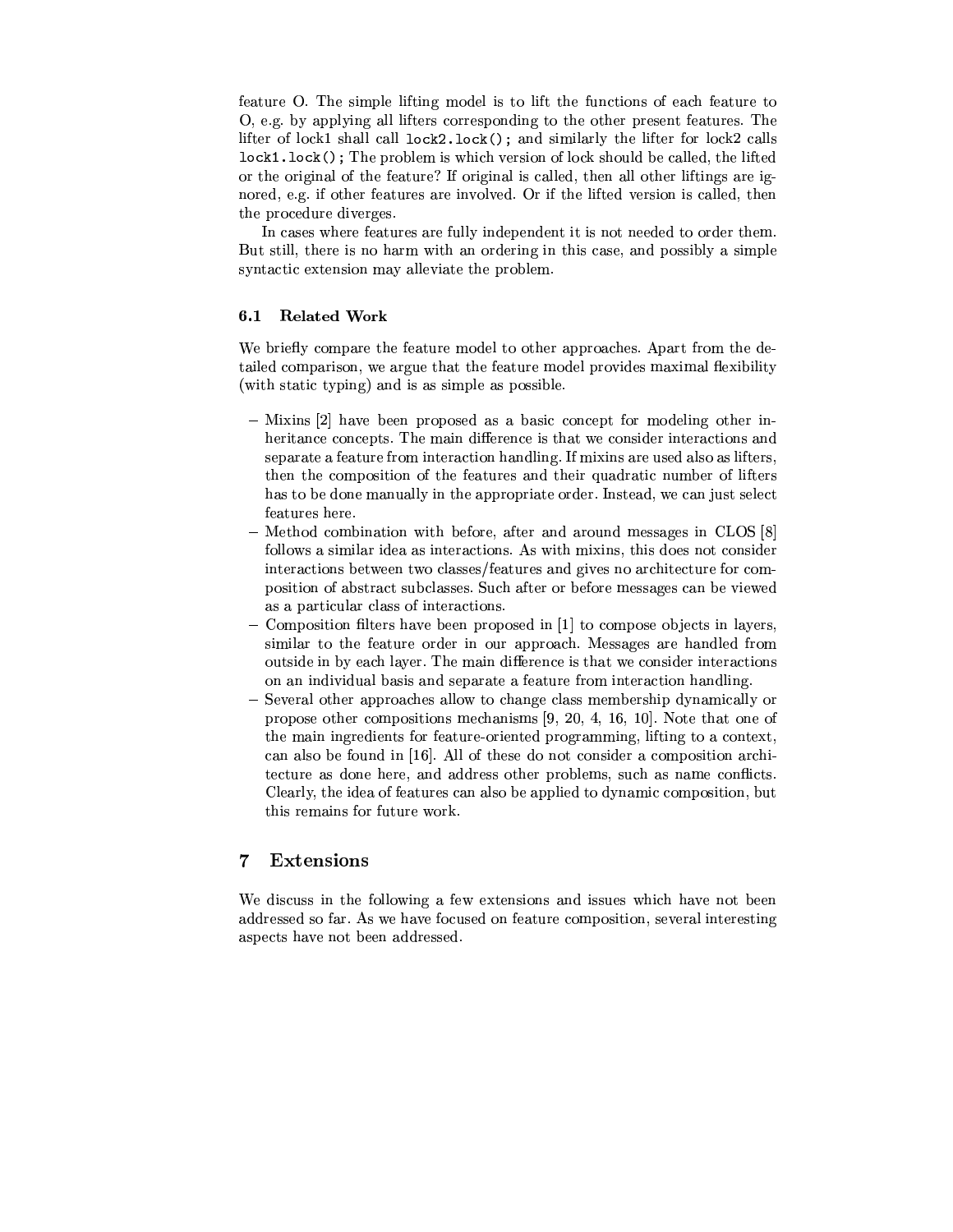- $-$  An aspect not yet considered is hiding. For instance, when adding the counter to a stack, we may not want to inherit the inc and dec functions, as they may turn the object into an inconsistent state. Such hidings can easily be provided by adding an appropriate interface and by disabling the others.
- Generic liftings via higher-order functions are possible in Pizza. In the stacks example it is easy to see that lifting to lock is schematic. It is natural to express this by higher-order functions. Consider for instance the following function for lifting lock, where ()->void is the Pizza notation for a function type.

```
void lift_to_lock(()->void f)
       { if (this.is_unlocked() ) { f() ; }; }
```
It can be used e.g. with

```
void reset() { lift_to_loss(superreset); };
// replaces
// void reset() {if (this.is unlocked()) {super.reset();}};
```
This can be made to a default lifter, which is applied if no explicit lifters are provided.

- Another extension is to consider exception handling as a feature which can be added as needed. This is explored with (monadic) functional programming in  $[13, 14]$  and with first examples in Java in  $[15]$ .

# 8 Conclusions

Feature-oriented programming is an extension of the object-oriented programming paradigm. Whereas object-oriented programming supports incremental development by subclassing, feature-oriented programming enables compositional programming, and overwriting as in inheritance is accomplished by resolving feature interactions.

The recent interest in feature interactions, mostly stemming from multimedia applications  $[21, 3]$ , shows that there is a large demand for expressive composition concepts where objects with individual services can be created. It also shows that our viewpoint of inheritance as interaction is a very natural concept.

Compared to classical object-oriented programming, feature-oriented programming provides much higher modularity and flexibility. Reusability is simplified, since for each feature, the functional core and the interactions are separated. This difference encourages to write independent, reusable features and to make the dependencies to other features clear. In contrast, inheritance with overwriting mixes both, which often leads to highly entangled (sub-)classes.

Compared to other extensions of inheritance, the feature model contributes the following ideas:

- $-$  The core functionality is separated from the interaction resolution.
- It allows to create objects (or classes) freely by composing features.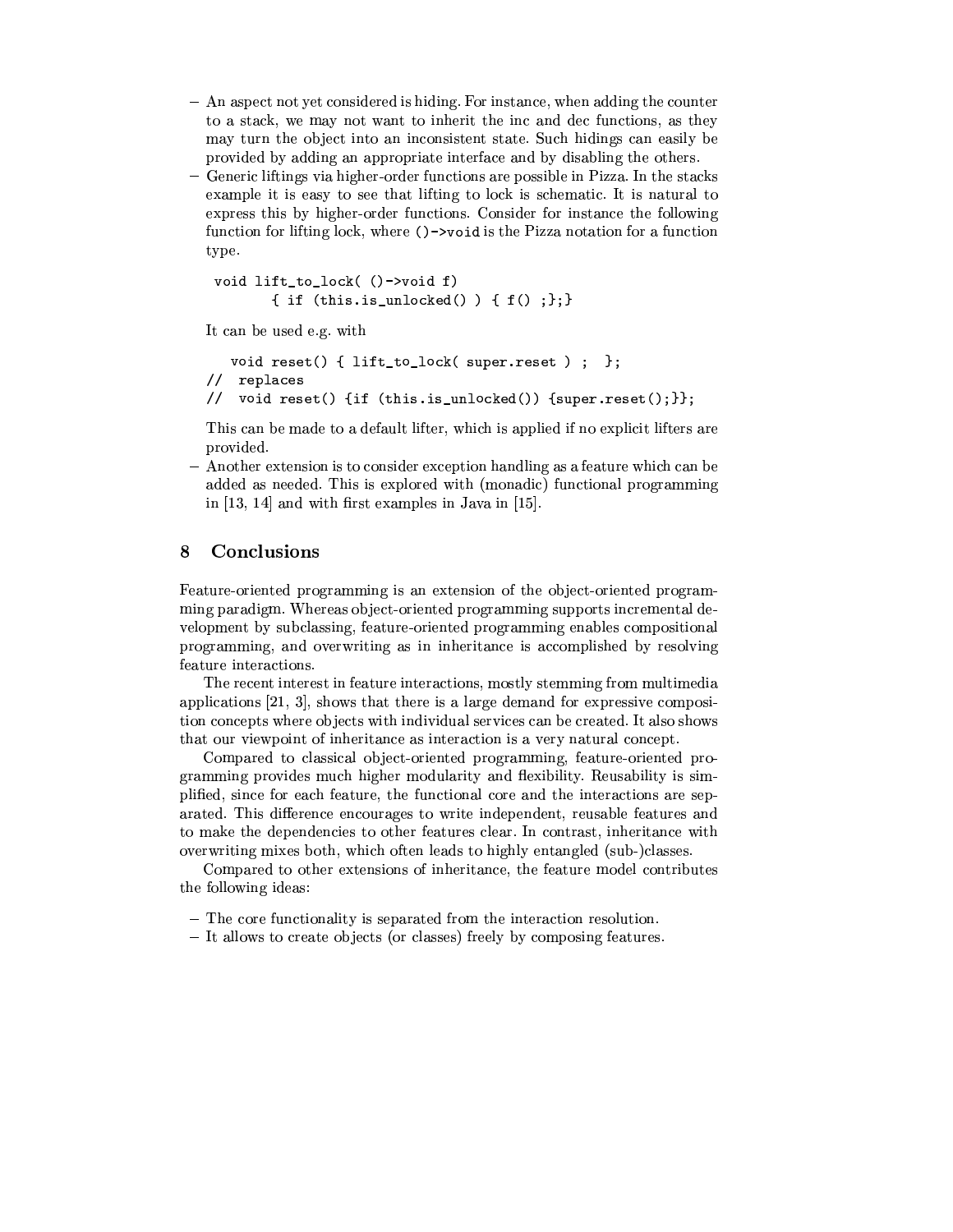- For the composition, we provide a composition architecture, which generalizes inheritance.

Acknowledgments. The author is indebted to the ECOOP reviewers for their helpful efforts to improve the paper. Also, M. Broy, B. Rumpe, and C. Klein contributed comments on earlier versions of this paper. M. Odersky made this paper possible by providing the Pizza compiler just in time.

# References

- 1. Lodewijk Bergmans and Mehmet Aksit. Composing synchronization and real-time constraints. Journal of Parallel and Distributed Computing, 36(1):32-52, 10 July 1996.
- 2. Gilad Bracha and William Cook. Mixin-based inheritance. ACM SIGPLAN Notices, 25(10):303-311, October 1990. OOPSLA ECOOP '90 Proceedings, N. Meyrowitz (editor).
- 3. K. E. Cheng and T. Ohta, editors. Feature Interactions in Telecommunications III. IOS Press, Tokyo, Japan, Oct 1995.
- 4. H. J. Fröhlich. Prototype of a run-time adaptable object-oriented system. In PSI '96 (Perspectives of System Informatics), Akademgorodok, 1996. Springer-LNCS.
- 5. E. Gamma, R. Helm, R. Johnson, and J. Vlissides. Design Patterns: Micro-Architectures for Reusable Object-Oriented Design. Addison Wesley, Reading, MA, 1994.
- 6. James Gosling, Bill Joy, and Guy Steele. The Java Language Specification. Addison-Wesley, September 1996.
- 7. R. E. Johnson and J. M. Zweig. Delegation in C++. J. of Object-Oriented Programming, 4(3), November 1991.
- 8. Jo A. Lawless and M. Molly. Understanding CLOS: the Common LISP object system. Digital Press, Nashua, NH, 1991.
- 9. Ole Lehrmann Madsen, Birger Moller-Pedersen, and Kristen Nygaard. Object-Oriented Programming in the BETA Programming Language. Addison-Wesley, Reading, 1993.
- 10. Mira Mezini. Dynamic object modification without name collisions. In this volume, 1997.
- 11. Martin Odersky and Philip Wadler. Pizza into Java: Translating theory into practice. In Proc. 24th ACM Symposium on Principles of Programming Languages, January 1997.
- 12. W. F. Opdyke and R. J. Johnson. Refactoring: An Aid in Designing Application Frameworks. In Proceedings of the Symposium on Object-Oriented Programming emphasizing Practical Applications. ACM-SIGPLAN, September 1990.
- 13. Christian Prehofer. From inheritance to feature interaction. In Max Mühlhäuser et al., editor, Special Issues in Object-Oriented Programming. ECOOP 1996 Workshop on Composability Issues in Object-Orientation, Heidelberg, 1997. dpunkt-Verlag.
- 14. Christian Prehofer. From inheritance to feature interaction or composing monads. Technical report, TU München, 1997. to appear.
- 15. Christian Prehofer. An object-oriented approach to feature interaction. In Fourth IEEE Workshop on Feature Interactions in Telecommunications networks and dis*tributed systems*, 1997 to appear.